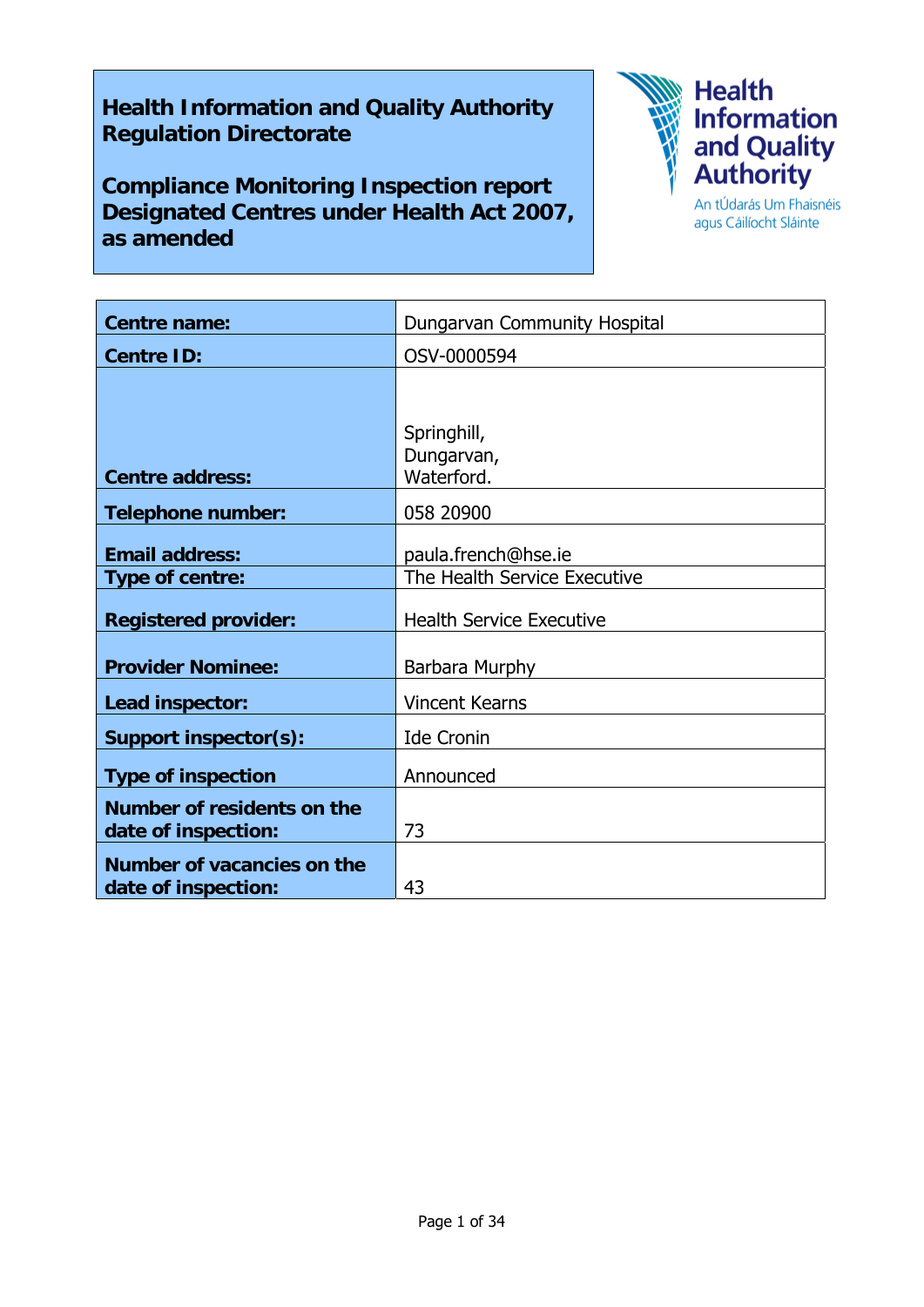# **About monitoring of compliance**

The purpose of regulation in relation to designated centres is to safeguard vulnerable people of any age who are receiving residential care services. Regulation provides assurance to the public that people living in a designated centre are receiving a service that meets the requirements of quality standards which are underpinned by regulations. This process also seeks to ensure that the health, wellbeing and quality of life of people in residential care is promoted and protected. Regulation also has an important role in driving continuous improvement so that residents have better, safer lives.

The Health Information and Quality Authority has, among its functions under law, responsibility to regulate the quality of service provided in designated centres for children, dependent people and people with disabilities.

Regulation has two aspects:

• Registration: under Section 46(1) of the Health Act 2007 any person carrying on the business of a designated centre can only do so if the centre is registered under this Act and the person is its registered provider.

▪ Monitoring of compliance: the purpose of monitoring is to gather evidence on which to make judgments about the ongoing fitness of the registered provider and the provider's compliance with the requirements and conditions of his/her registration.

Monitoring inspections take place to assess continuing compliance with the regulations and standards. They can be announced or unannounced, at any time of day or night, and take place:

- to monitor compliance with regulations and standards
- to carry out thematic inspections in respect of specific outcomes

▪ following a change in circumstances; for example, following a notification to the Health Information and Quality Authority's Regulation Directorate that a provider has appointed a new person in charge

▪ arising from a number of events including information affecting the safety or wellbeing of residents.

The findings of all monitoring inspections are set out under a maximum of 18 outcome statements. The outcomes inspected against are dependent on the purpose of the inspection. In contrast, thematic inspections focus in detail on one or more outcomes. This focused approach facilitates services to continuously improve and achieve improved outcomes for residents of designated centres.

Please note the definition of the following term used in reports: responsive behaviour (how people with dementia or other conditions may communicate or express their physical discomfort, or discomfort with their social or physical environment).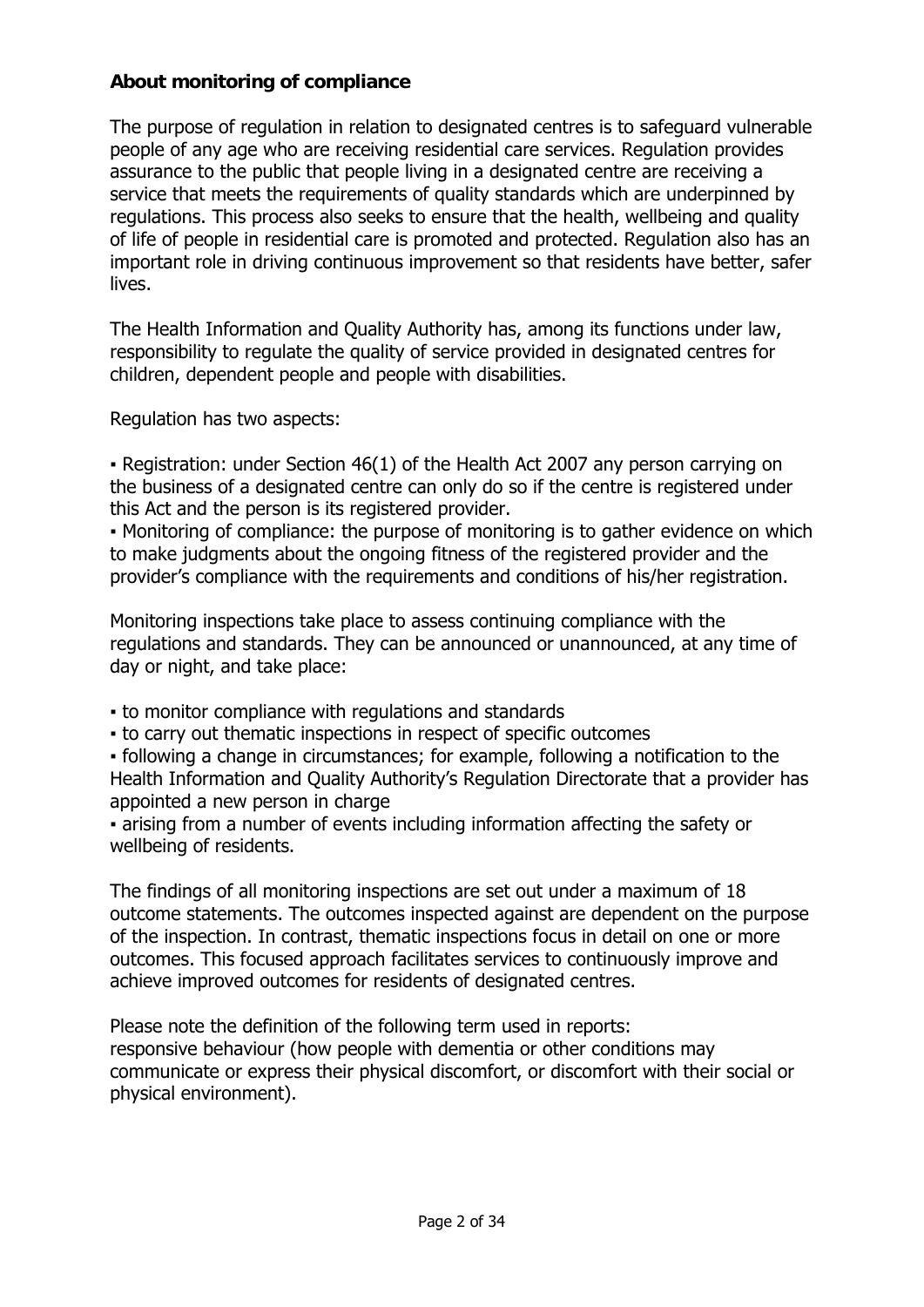**Compliance with the Health Act 2007 (Care and Welfare of Residents in Designated Centres for Older People) Regulations 2013, Health Act 2007 (Registration of Designated Centres for Older People) Regulations 2015 and the National Standards for Residential Care Settings for Older People in Ireland.**

This inspection report sets out the findings of a monitoring inspection, the purpose of which was to inform a registration renewal decision. This monitoring inspection was announced and took place over 2 day(s).

#### **The inspection took place over the following dates and times**

| From:                   | T∩:                     |
|-------------------------|-------------------------|
| 07 September 2017 08:00 | 07 September 2017 17:30 |
| 08 September 2017 07:30 | 08 September 2017 15:30 |

The table below sets out the outcomes that were inspected against on this inspection.

| <b>Outcome</b>                               | <b>Our Judgment</b>            |
|----------------------------------------------|--------------------------------|
| Outcome 01: Statement of Purpose             | Compliant                      |
| Outcome 02: Governance and Management        | Compliant                      |
| Outcome 03: Information for residents        | <b>Substantially Compliant</b> |
| Outcome 04: Suitable Person in Charge        | Compliant                      |
| Outcome 05: Documentation to be kept at a    | Compliant                      |
| designated centre                            |                                |
| Outcome 07: Safeguarding and Safety          | Compliant                      |
| Outcome 08: Health and Safety and Risk       | Non Compliant - Moderate       |
| Management                                   |                                |
| Outcome 09: Medication Management            | Non Compliant - Moderate       |
| Outcome 10: Notification of Incidents        | Compliant                      |
| Outcome 11: Health and Social Care Needs     | <b>Substantially Compliant</b> |
| Outcome 12: Safe and Suitable Premises       | Non Compliant - Major          |
| Outcome 13: Complaints procedures            | Compliant                      |
| Outcome 14: End of Life Care                 | Compliant                      |
| Outcome 15: Food and Nutrition               | Compliant                      |
| Outcome 16: Residents' Rights, Dignity and   | Non Compliant - Major          |
| Consultation                                 |                                |
| Outcome 17: Residents' clothing and personal | <b>Substantially Compliant</b> |
| property and possessions                     |                                |
| Outcome 18: Suitable Staffing                | Compliant                      |

# **Summary of findings from this inspection**

This report sets out the findings of a two day announced inspection to inform a decision for the renewal of registration. Unsolicited information of concern had been received by the Health Information and Quality Authority (HIQA) prior to this inspection. These concerns alleged issues in relation to staffing and a poor quality of care provided to residents. However, during the course of this inspection these concerns were not substantiated.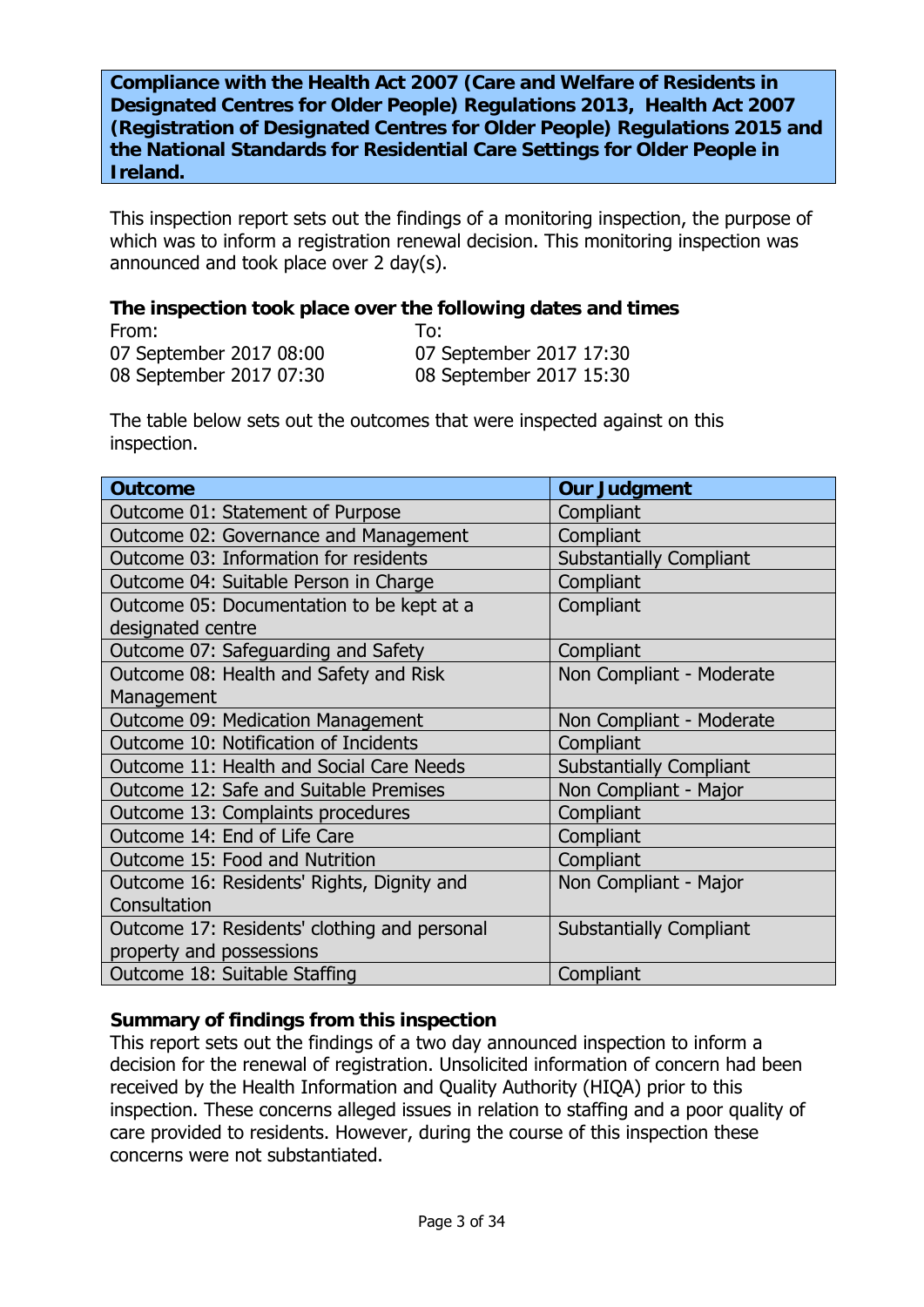Dungarvan Community Hospital was originally made up of two district hospitals one from the 1900's and the other dating back to famine times. There had been many significant extensions, refurbishments and renovations since then. However, with the exception of St Vincent's unit which was a purpose built 32 bed unit commissioned in November 2009; the overall the design and layout of the premises is largely reflective of a hospital from this period.

Dungarvan Community Hospital is a large center with the dependency levels recorded as follows; 36 residents were assessed as having maximum care needs, 18 residents were considered as having high dependency needs, 13 residents had been assessed as medium dependency and six residents were assessed as having low dependency needs.

The centre is a two-storey building. However, all resident accommodation was on the ground floor and comprised of six separate units, two of which were not occupied on this inspection:

1) St. Michael's Unit: was a 12 Bedded Male unit

2) St. Ann's Unit: was a dementia-specific unit providing accommodation for 10 residents; nine long term beds, one respite bed and day care service to a maximum of three people per day.

3) St. Vincent's Unit: was a 32-bedded unit for male and female residents with three rehabilitation beds, three respite beds and three palliative care beds

4) St. Francis Unit: was a female long-term care unit providing accommodation for 23 residents and it had been refurbished in 2007

5) St. Enda's Unit: was a mixed male and female long-term care unit providing accommodation for 12 residents. However, this unit was not occupied at the time of inspection.

6) Sacred Heart Unit: was a 27-bedded male and female unit comprising 15 beds allocated to rehabilitation, respite and convalescence and 12 beds for long-term care. However, this unit was not occupied at the time of inspection. Inspectors were informed by the provider representative that Sacred Heart Unit was closed at the time of inspection due to insufficient staffing and that St. Enda's Unit had been closed to allow refurbishment works to be completed.

Overall the design and layout of the premises was appropriate to meet most of the needs of residents and was generally in keeping with the center's statement of purpose. There had been significant improvements in the premises since the previous inspection, including a reduction in the number of beds in bedrooms, redecoration and significant refurbishments throughout the center, which are detailed under outcome 12 of this report. However, as has been identified in previous inspection reports; inspectors noted that there were still six-bedded bedrooms that were not suitable to meet the individual or collective needs of residents who lived there. The design and layout of the two six-bedded bedrooms in St Francis unit and four six bedded bedrooms in the Sacred Heart unit were inadequate to protect residents' privacy and potentially compromised residents' dignity. The space between beds in each six-bedded units was limited. This confined bedside space also posed a restriction on movement for staff delivering care at the bedside. The lack of space also reduced the amount of furniture or personal memorabilia that could be accommodated. The provider representative informed inspectors that with the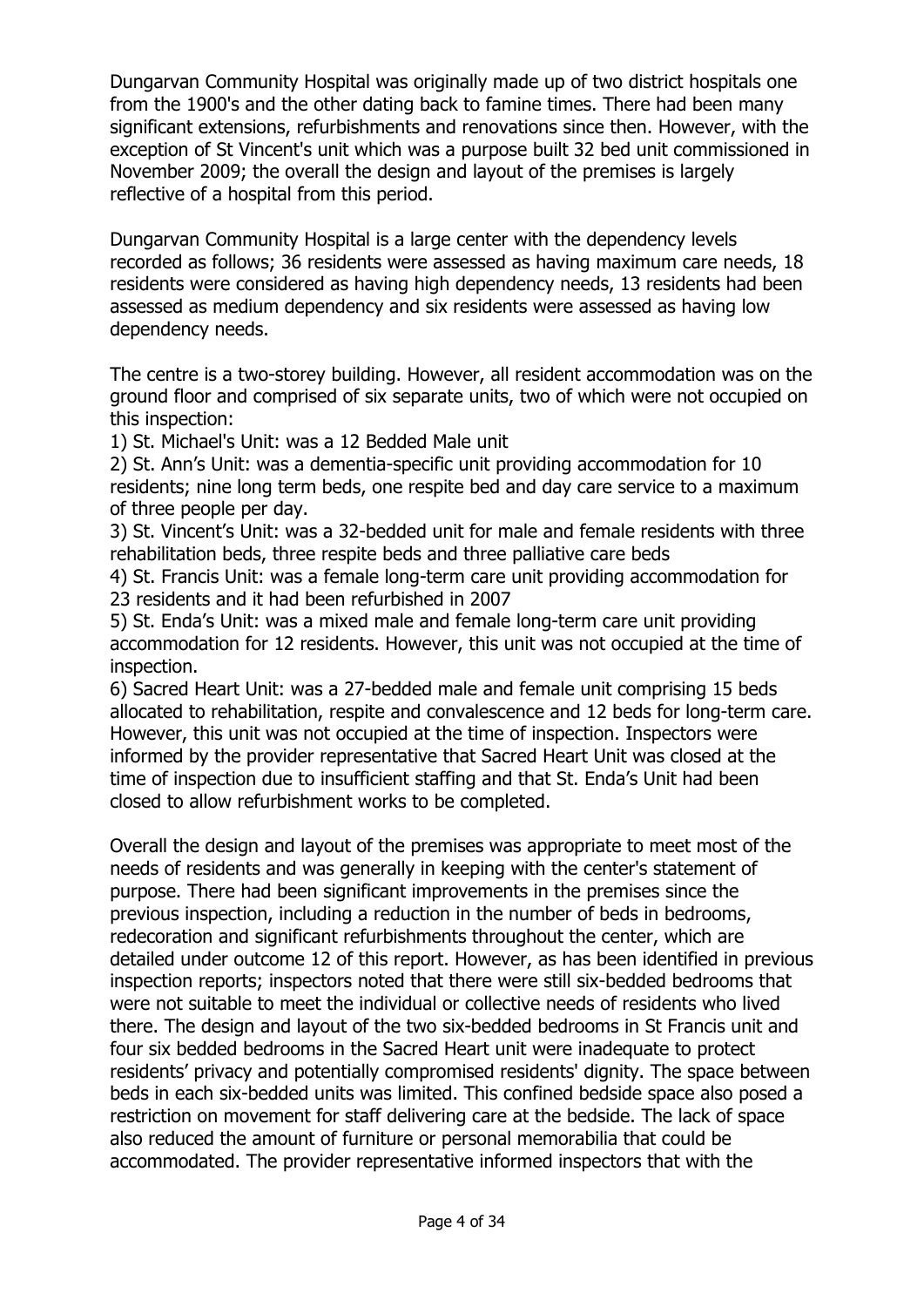planned opening of the Sacred Heart unit on the 11 September 2017; all bedrooms in the center would be reduced to a maximum of four beds. The provider representative also stated that the center would be applying for registration renewal of a total of a 104 beds to ensure that there were no more than four residents resided in any of the multi-occupancy bedrooms.

According to the centres' statement of purpose Dungarvan Community Hospital provides general nursing care on a 24 hour basis. The statement of purpose states that the center aims to provide holistic, person centered services for older people. That the service also incorporates adult referrals for respite, rehabilitation, convalescent and palliative care. Pre admission assessment is carried out by a member of the hospital management team to ensure the resident meets the admission criteria for Dungarvan Community Hospital. The centre is located close to all amenities in Dungarvan town including shops, churches and restaurants. On the days of inspection there were 73 residents living in the center. There was plenty of parking provided to the front and rear of the premises. There was suitable paths for residents' use and a number of suitable external areas for residents use.

As part of the inspection process, the inspectors met with residents, staff members, the Clinical Nurse Manager's (CNM's), the Assisted Director's of Nursing (ADON's) the person in charge who is the Director of Nursing (DON) and the provider representative. Inspectors observed practices and reviewed documentation such as policies and procedures, care plans, medication management, staff records and accident/incident logs. Residents told inspectors that they were very happy living in the centre and that they felt safe there. Overall staff spoken to were able to demonstrate good knowledge of the residents' care needs when speaking with inspectors.

There were 17 outcomes reviewed, 10 of which were compliant and two outcomes substantially compliant. However, two outcomes health and social care needs and medication management were deemed moderately non-compliant and two outcomes premises and residents rights and dignity and consultation were judged to be majorly non-compliant. These non-compliances are discussed throughout the report and the action plan at the end of the report identifies where improvements are needed to meet the requirements of the Health Act 2007 (Care and Welfare of Residents in Designated Centres for Older People) Regulations 2013 and the National Standards for Residential Care Settings for Older People in Ireland.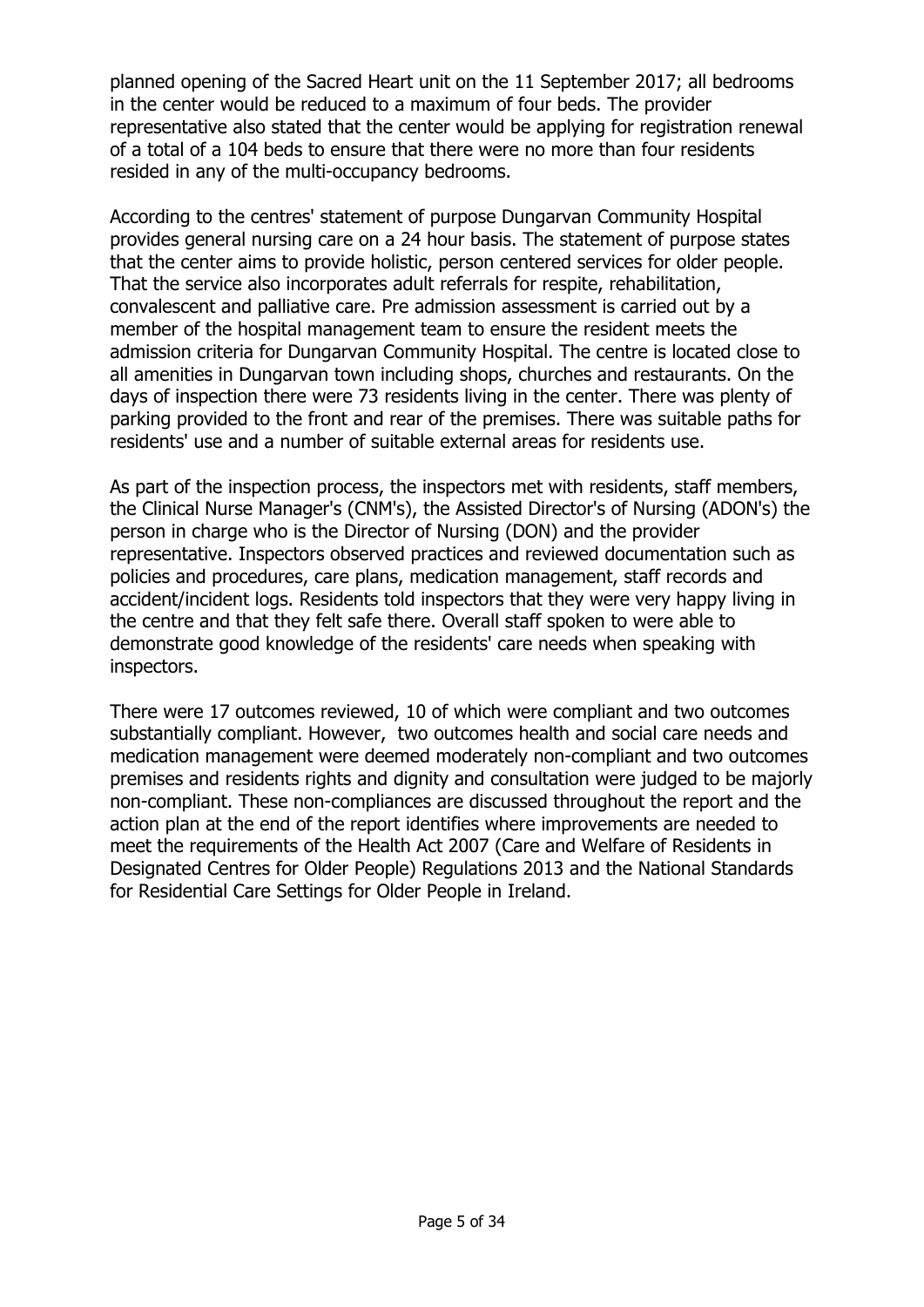**Compliance with Section 41(1)(c) of the Health Act 2007 and with the Health Act 2007 (Care and Welfare of Residents in Designated Centres for Older People) Regulations 2013, Health Act 2007 (Registration of Designated Centres for Older People) Regulations 2015 and the National Standards for Residential Care Settings for Older People in Ireland.** 

#### **Outcome 01: Statement of Purpose There is a written statement of purpose that accurately describes the service that is provided in the centre. The services and facilities outlined in the Statement of Purpose, and the manner in which care is provided, reflect the diverse needs of residents.**

**Theme:** 

Governance, Leadership and Management

# **Outstanding requirement(s) from previous inspection(s):**

No actions were required from the previous inspection.

# **Findings:**

There was a written statement of purpose that described the service that was provided in the center and had most recently been updated in September 2017. The inspectors noted that the services and facilities outlined in the statement of purpose, and the manner in which care was provided, reflected the diverse needs of residents. The statement of purpose contained all of the information required by schedule 1 of the regulations and was reviewed annually.

# **Judgment:**

**Compliant** 

# **Outcome 02: Governance and Management**

**The quality of care and experience of the residents are monitored and developed on an ongoing basis. Effective management systems and sufficient resources are in place to ensure the delivery of safe, quality care services. There is a clearly defined management structure that identifies the lines of authority and accountability.**

# **Theme:**

Governance, Leadership and Management

# **Outstanding requirement(s) from previous inspection(s):**

No actions were required from the previous inspection.

# **Findings:**

On the previous inspection there had been issues identified in relation to inadequate staffing and some of the actions in relation to outstanding premises works had not been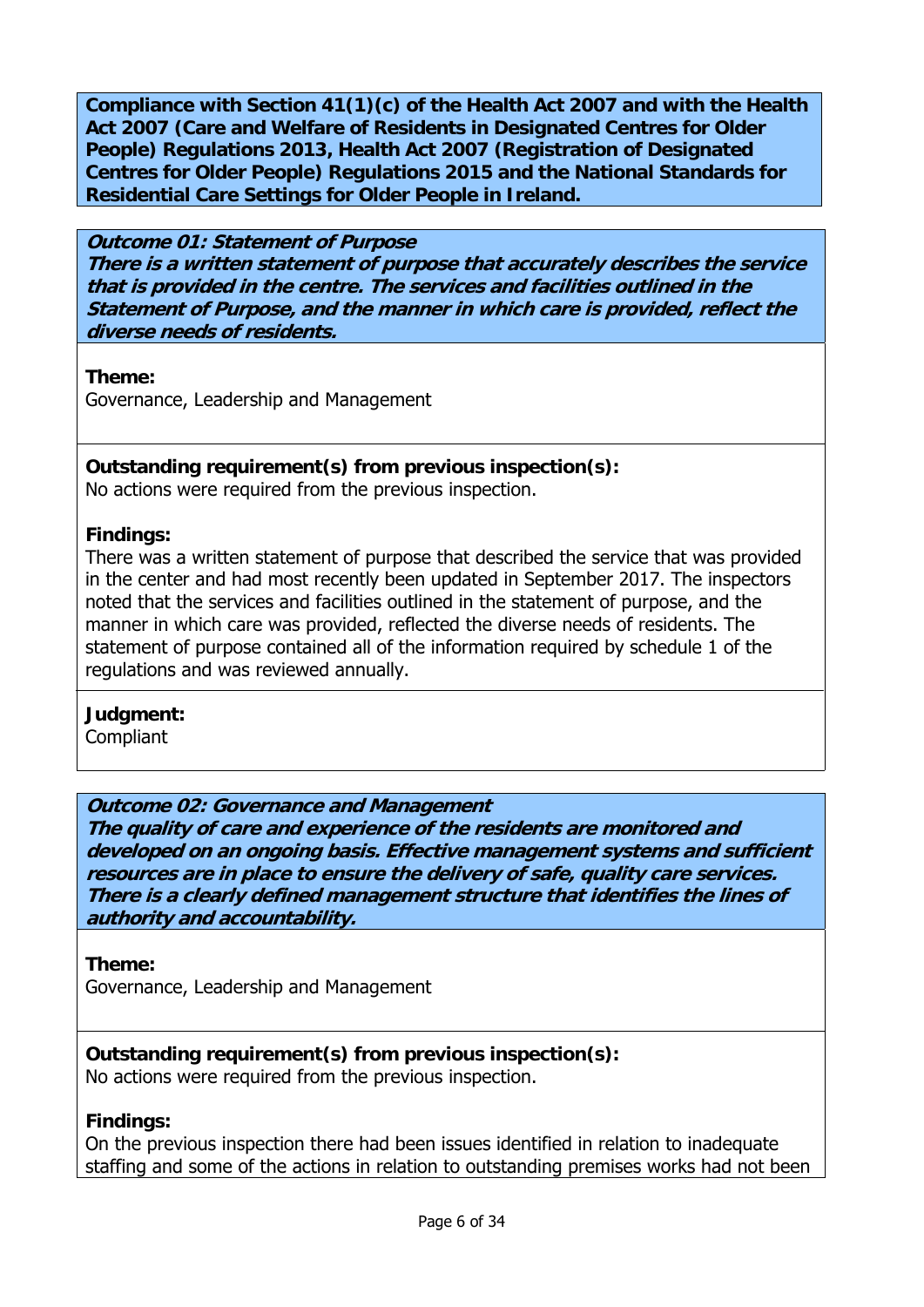satisfactorily progressed. However, on this inspection, inspectors noted that staffing levels were adequate and most of the actions in relation to outstanding premises improvements had been completed.

The inspectors spoke with staff who were on day and on night duty, CNM's, ADON's, the provider representative and the person in charge. All outlined a clearly defined management structure that was in place. This structure identified who was in charge, who was accountable to whom and the reporting relationships within the organization. Inspectors noted that there was a contemporaneous record on each unit in relation to which manager was on call out of hours. Staff who spoke with inspectors were able to demonstrate good knowledge of this system. There was a copy available of the annual review into the quality and safety of care delivered in the centre as required by regulation. There was a system in place to improve the quality and safety of the service. This included for example, the person in charge supported by other staff undertaking regular audits in the center. These audits were available to inspectors and included, amongst others: falls, hygiene and infection control, health and safety, the quality of life, nutrition and medication. The person in charge outlined how these audits informed the quality and governance within the centre. The person in charge explained how the findings and actions from these audits were also being used to focus areas for improvement in the centre. For example, the data obtained in relation to falls was being actively used to reduce the overall incidence of falls and particularly the level of recurring falls. The provider representative spoke with the person in charge on a daily basis, visited the centre each week and met the person in charge at senior management meetings that were held as required, but at a minimum every second month.

There was evidence of meetings with staff and regular meetings were held with residents. The person in charge also had a responsibility for another center and was supported in her role by two experienced Assistant Directors of Nursing (ADON) and a number of Clinical Nurse Managers (CNM). For example, there was a CNM based on site in each unit and the ADON visited each unit on a daily basis. The ADON's also outlined how they supported the person in charge in her role. For example, each ADON had the lead for a number of areas including health and safety and risk management, medication management and care planning practices. Both ADONs had many years of clinical and managerial experience. Inspectors noted that the person in charge was well known to residents. She informed inspectors that she made getting to know all residents a priority. The person in charge chaired the residents' committee meetings with the most recent recorded as being held on 01 August 2017. From a review of the minutes of these meetings it was clear that issues identified were addressed in a timely manner and that the person in charge was proactive in addressing any concerns or issues raised. Where areas for improvement were identified in the course of this inspection; the person in charge and the provider representative demonstrated a conscientious approach to addressing these issues in a robust manner and displayed a commitment to compliance with the regulations. There was also evidence of good consultation with residents and relatives via resident/relative questionnaires that were provided as part of this registration inspection. Some completed questionnaires did mention for example ''that the hospital could do with more staff'' and ''staff are very busy''. However, the overwhelming responses were positive and complementary of staff and the care and support provided. In particular, staff were identified as being very supportive and approachable by respondents to these questionnaires. The provider representative had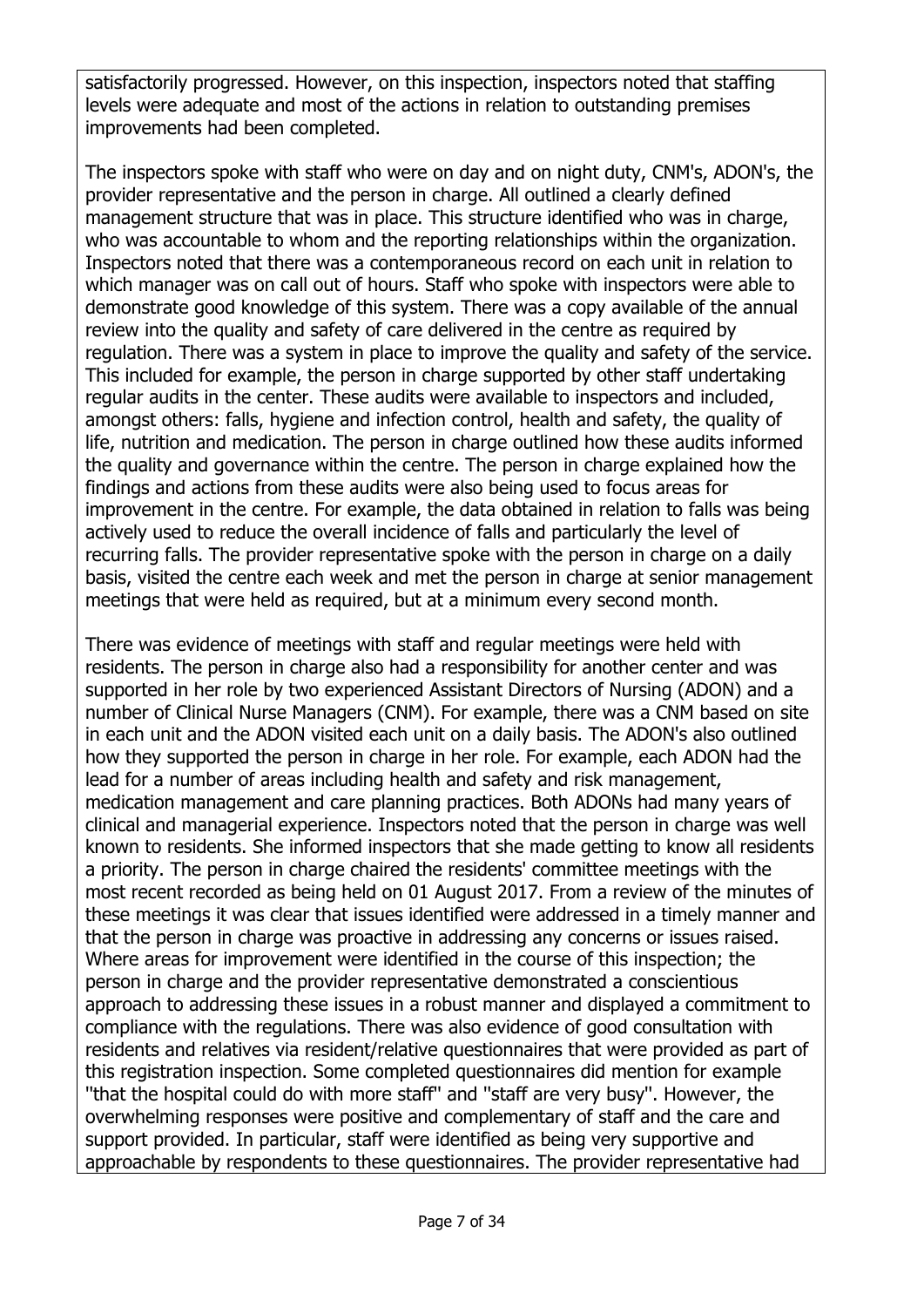also completed a residents satisfaction survey in July 2017. The responses in this survey were mainly positive and complementary of staff and indicated an overall satisfaction with the services provided.

Staff spoken to did identify that staffing had been a significant and stressful issue for them particularly early in the year. Staff told inspectors that a lack of staff became apparent particularly when replacement staff were required. For example, due to unexpected vacancies such as sick leave. However, staff informed inspectors that overall this issue had now been resolved with the recruitment of additional staff and improvements in the number of available staffing resources following the closing of the Sacred Heart unit in May 2017. Inspectors were informed that this unit was due to reopen shortly and some staff spoken to expressed concerns that staffing may again becomes a challenge. These concerns were relayed to the provider representative by inspectors. The provider representative outlined how there had been a successful recruitment campaign completed and stated that there would be sufficient staffing resources for all units in the center. The person in charge and the provider representative acknowledged that staffing had been an issue and outlined the corrective actions that had been taken. They both confirmed that they were on call to assist staff when required and staff spoken to confirmed that this arrangement was in place. This issue was further detailed under outcome 18 of this report.

# **Judgment:**

**Compliant** 

# **Outcome 03: Information for residents**

**A guide in respect of the centre is available to residents. Each resident has an agreed written contract which includes details of the services to be provided for that resident and the fees to be charged.**

# **Theme:**

Governance, Leadership and Management

#### **Outstanding requirement(s) from previous inspection(s):**  No actions were required from the previous inspection.

# **Findings:**

Samples of residents' contracts of care were viewed by inspectors. Contracts had been signed by the residents/relatives and inspectors found that each contract was clear and gave an outline of the services and responsibilities of the provider to the resident and the fees to be paid. However, in relation to contracts for residents receiving respite care inspectors noted that the section for recording any additional charges were blank in the sample of contracts viewed. In addition, not all contracts of care reviewed contained details of the terms relating to the bedroom to be provided to the resident and the number of other occupants (if any) of that bedroom, ''after'' the terms, as required by regulation.

A Residents' Guide was also available with copies of both were available in individual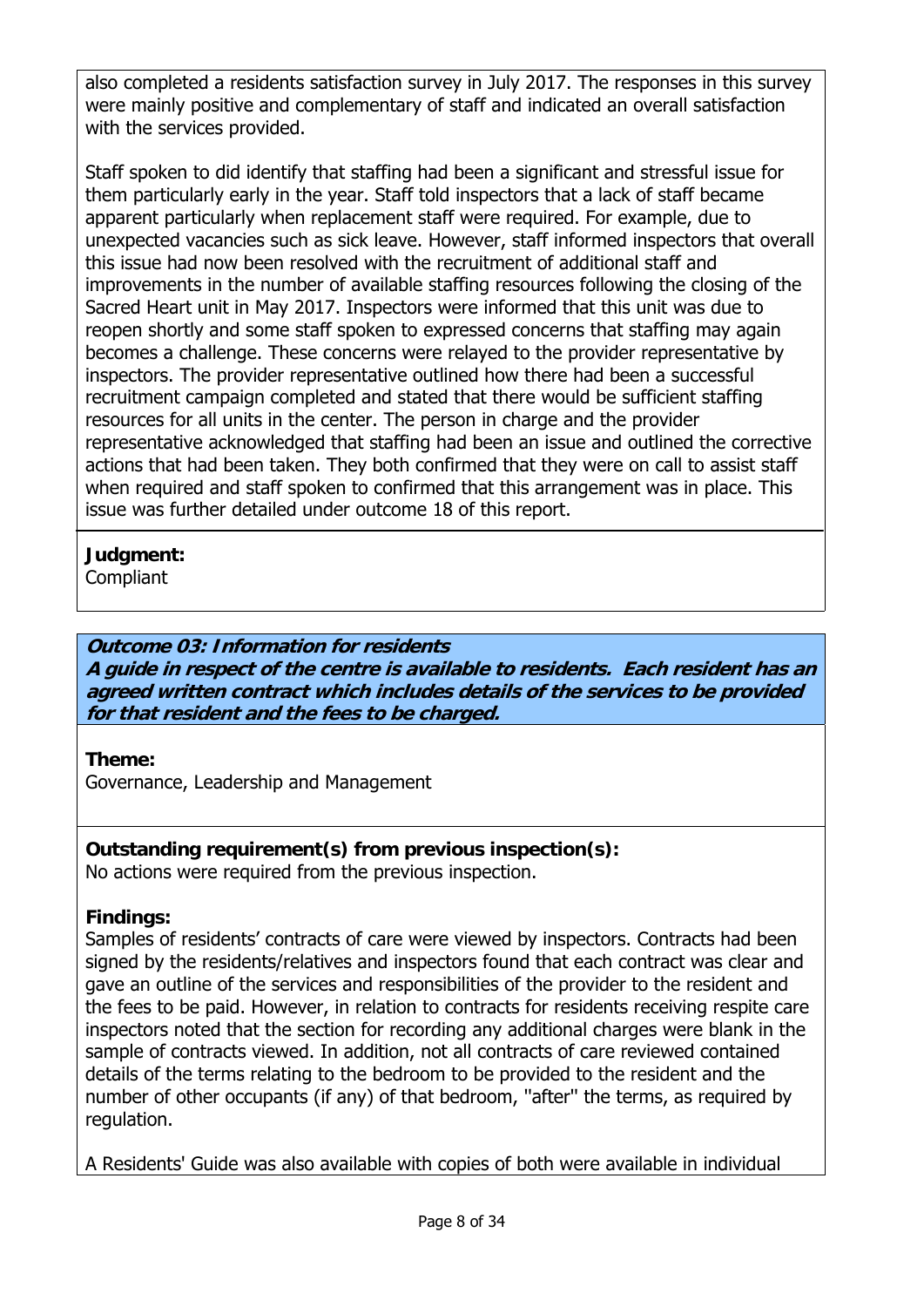units. The guide included a summary of the services and facilities provided, terms and conditions relating to residence, procedure respecting complaints and the arrangements for visits. This quide was found to meet the requirements of legislation.

# **Judgment:**

Substantially Compliant

**Outcome 04: Suitable Person in Charge The designated centre is managed by a suitably qualified and experienced person with authority, accountability and responsibility for the provision of the service.**

# **Theme:**

Governance, Leadership and Management

**Outstanding requirement(s) from previous inspection(s):**  No actions were required from the previous inspection.

# **Findings:**

The person in charge was a registered nurse who worked full time and apart from a recent six month break she had been a involved in the governance of the center as DON/person in charge since in 2010. She was an experienced nurse with 31 years experience of nursing care of the older person. The person in charge had responsibility for a second centre which was located across the road. The person in charge outlined how she divided her time between these two centers and how she was supported by two well experienced ADON's and the CNM's on site.

The person in charge was an experienced nurse manager having worked as a staff nurse, CNM 2 and at ADON levels. She was centrally involved in the governance of the centre on a daily basis. Inspectors were satisfied that the person in charge was adequately engaged in the governance, operational management and administration of this centre on a regular and consistent basis. Having significant experience as a nurse she demonstrated a clear knowledge and understanding of the residents needs and person centred care in older people. She was sufficiently knowledgeable of her responsibilities under the regulations. The person in charge was very responsive to the inspection process and engaged proactively and positively with inspectors. For example, a number of improvements had been identified on the first day of inspection such as some minor painting and additional furniture requirements for some residents. However, inspectors noted that the person in charge had remedied these issues before completion of the second day of the inspection. The person in charge had attended various clinical and professional development training courses to keep her skills up-to-date. She had significant experience in dementia care and had commenced training as a dementia champion. She also attended relevant conferences during the year. She was well known to residents and both residents and staff confirmed that she was readily available to provide support. The person in charge confirmed that she maintained an open door policy to residents, their representatives and staff.

#### **Judgment: Compliant**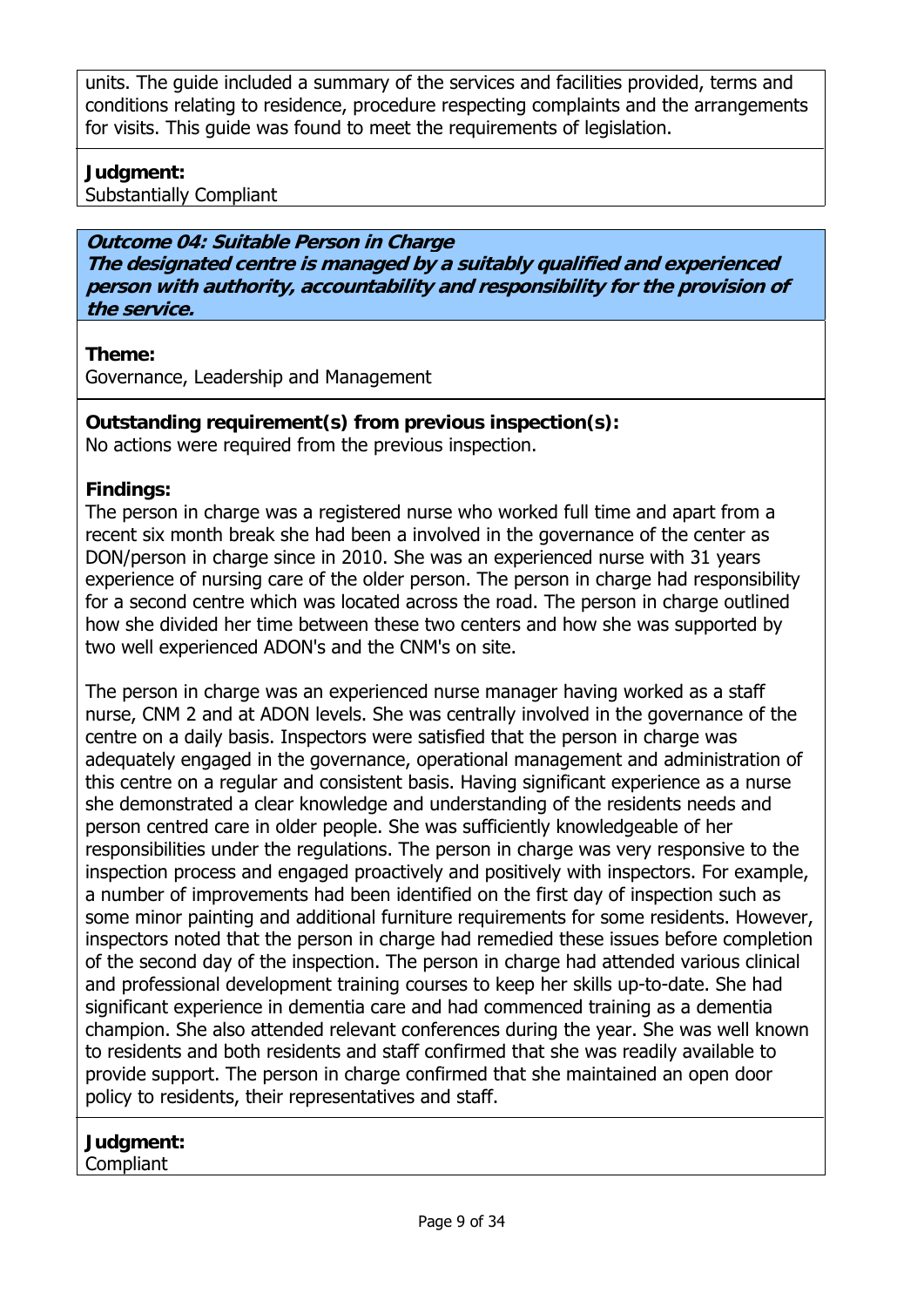**Outcome 05: Documentation to be kept at a designated centre The records listed in Schedules 3 and 4 of the Health Act 2007 (Care and Welfare of Residents in Designated Centres for Older People) Regulations 2013 are maintained in a manner so as to ensure completeness, accuracy and ease of retrieval. The designated centre is adequately insured against accidents or injury to residents, staff and visitors. The designated centre has all of the written operational policies as required by Schedule 5 of the Health Act 2007 (Care and Welfare of Residents in Designated Centres for Older People) Regulations 2013.**

# **Theme:**

Governance, Leadership and Management

# **Outstanding requirement(s) from previous inspection(s):**

No actions were required from the previous inspection.

# **Findings:**

Inspectors reviewed the center's operating policies and procedures and noted that the centre had policies as required by Schedule 5 of the Health Act 2007 (Care and Welfare of Residents in Designated Centres for Older People) Regulations 2013 and these were reviewed and updated at intervals not exceeding three years as required by Regulation 4. The centre-specific policies reflected the care given in the centre and informed staff with regard to up-to-date evidenced best practice or guidelines. There was evidence that there was on-going training to staff on policies and procedures and staff had signed off on these once they had received the training.

The provider representative confirmed that all staff and volunteers in the center had been suitably Garda vetted and inspectors reviewed a sample of staff files and found that they contained all of the information required under Schedule 2 of the Regulations.

Inspectors was satisfied that the records listed in Part 6 of the Health Act 2007 (Care and Welfare of Residents in Designated Centres for Older People) Regulations 2013 were maintained in a manner so as to ensure completeness, accuracy and ease of retrieval. Overall records were seen to be maintained and stored in line with best practice and legislative requirements.

Inspectors viewed the insurance policy and saw that the center was adequately insured against accidents or injury to residents, staff and visitors. Residents' records were reviewed by inspectors who found that they complied with Schedule 3 of the Health Act 2007 (Care and Welfare of Residents in Designated Center's for Older People) Regulations 2013. The records listed in Schedule 4 to be kept in a designated center were all maintained and made available to inspectors.

# **Judgment:**

Compliant

**Outcome 07: Safeguarding and Safety Measures to protect residents being harmed or suffering abuse are in place**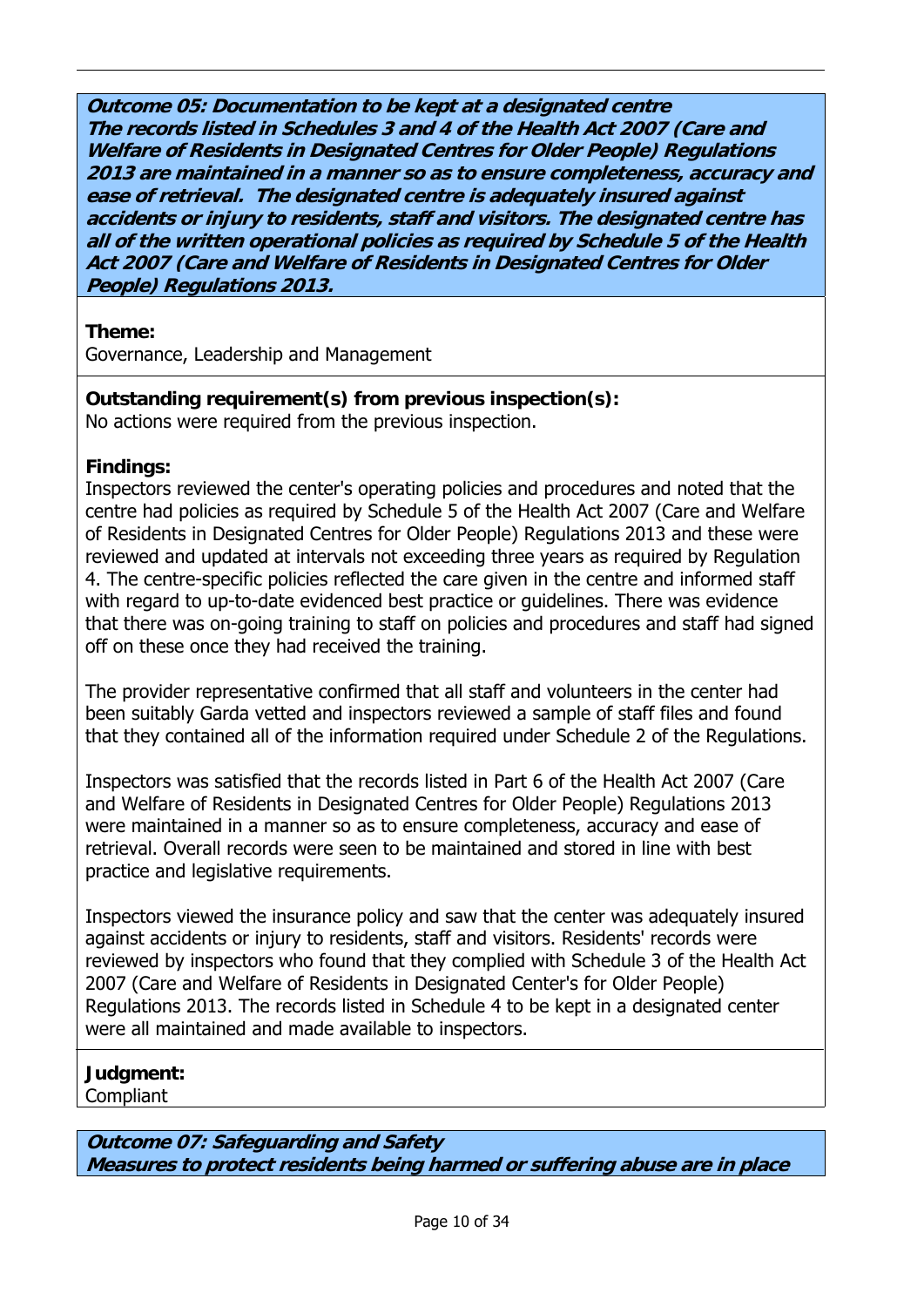**and appropriate action is taken in response to allegations, disclosures or suspected abuse. Residents are provided with support that promotes a positive approach to behaviour that challenges. A restraint-free environment is promoted.**

**Theme:**  Safe care and support

# **Outstanding requirement(s) from previous inspection(s):**

The action(s) required from the previous inspection were satisfactorily implemented.

# **Findings:**

Prior to this inspection; unsolicited information of concern had been received by the Health Information and Quality Authority (HIQA). These concerns alleged issues in relation to staffing and a poor quality of care provided to residents. However, during the course of this inspection these concerns were not substantiated.

Inspectors saw that there was positive and respectful interactions between staff and residents and that residents and relatives were comfortable in asserting themselves and bringing any issues of concern to any staff, CNM's, the ADON's or to the person in charge. Residents spoken to articulated clearly that they had full confidence in the staff and expressed their satisfaction in the care being provided. In relation to residents' financial transactions, inspectors spoke informally with residents throughout the inspection and the feedback received from them was positive. Inspectors reviewed the arrangements in place in relation to the maintenance of residents' day to day expenses and the centre managed a small number of residents financial transactions. Inspectors reviewed these systems to safeguard residents' finances which included a review of a sample of residents' records of monies. Inspectors noted that all lodgments and withdrawals were adequately documented or signed for by residents, their representatives and/or two staff. In addition, there were suitable arrangement for a written acknowledgement of the return of the money or valuables and adequate reviewing/auditing of these arrangements. Inspectors noted that a small number of residents had their pension managed by staff in the center. The provider confirmed that in relation to being a pension agent for some residents; the center was in compliance with the requirements of the department of social protection guidelines. Inspectors were informed by staff that residents' financial records were audited both internally and by an external auditor to ensure good financial governance was in place.

Restraints' audits had been completed in each unit in August 2017 using residents care plans and an audit tool. Results from these audits indicated that overall improvements in most units in relation to a reduction in the use of restraints. The person in charge and staff spoken to stated that they were fully committed to providing a restraint free environment. Inspectors noted that there had been a reduction in the level of restrictive practices in use in the centre. The person in charge outlined how the use of low-low beds and bed and chair alarms had help reduce the incidence of restraint. Staff stated that they actively sought to provide alternatives to bedrails whenever possible and this was evidenced from a review of residents care plans.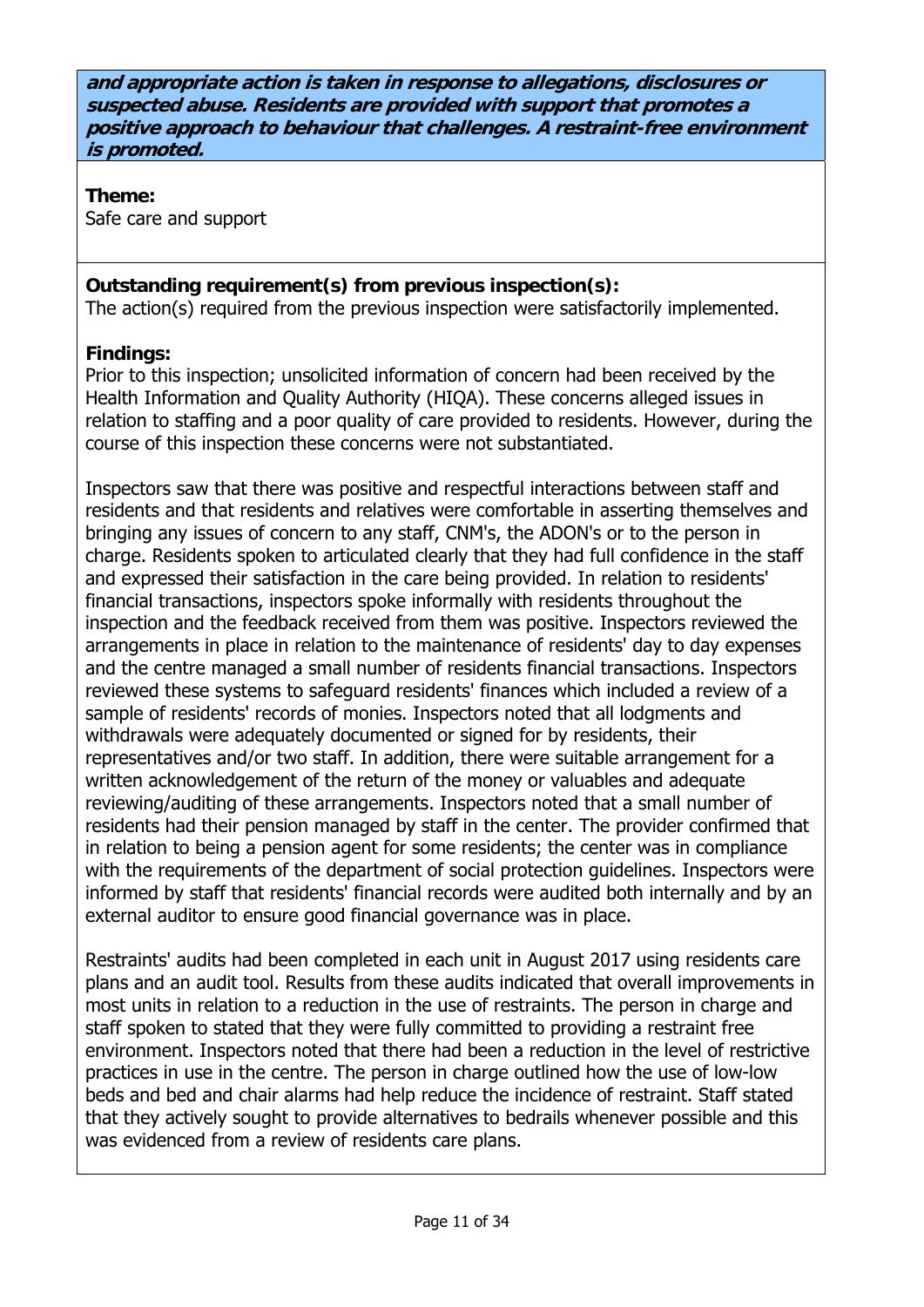The person in charge confirmed that there was no active reported, suspected or alleged incident of abuse in the centre. There was evidence that if any allegations of abuse had been reported; such allegations would be recorded, investigated and appropriate action taken and including reported to HIQA and other agencies as required. Inspectors were satisfied that there were policies and procedures in place for the protection of residents. The person in charge was actively engaged in the operation of the centre on a daily basis. There was evidence of good recruitment practices including verification of references and a good level of visitor activity. Inspectors spoke to a number of residents and visitors over the course of the two days and all stated that the staff were very kind and caring. The provider representative confirmed that all staff and volunteers were suitably Garda vetted. The national Health Service Executive (HSE) safeguarding policy was in place for the prevention, detection and management of any protection issues. All staff spoken with confirmed their attendance at elder abuse training and were clear on their responsibilities. Staff outlined for example their on-going "vigilance" and their confidence in the person in charge, the ADON's and/or the CNM's to take appropriate action if and when required.

Inspectors noted that the training matrix recorded that training in dementia care had been provided. There was a policy on responsive behaviours (a term used to describe how persons with dementia represent how their actions, words and gestures are a response to something important to them). Staff to whom inspectors spoke were knowledgeable in suitable de-escalating techniques. Inspectors noted that three residents had been identified as having responsive behaviors. There was evidence that residents who presented with responsive behaviors were reviewed by their General Practitioner (GP) and referred to other professionals for review and follow up as required. Inspectors saw evidence of positive behavioural strategies and staff spoken to outlined suitable practices to prevent responsive behaviours. Care plans reviewed by inspectors for residents exhibiting responsive behaviours and were seen to reflect the positive behavioural strategies proposed including staff using person-centred deescalation methods. However, from a review of one residents' care plan who was actively displaying responsive behavior's; inspectors noted that their care plan was not adequate to guide staff in providing clinical practice or support. While an initial assessment had been commenced in relation to this residents behavioral triggers, this record had not been suitably updated to reflect on-going changes in the resident's presentation. Therefore this responsive behavior care plan did not adequately provide guidance to staff in the provision of on-going care and support including suitable deescalating techniques. This issue was actioned under outcome 11 of this report.

# **Judgment:**

**Compliant** 

**Outcome 08: Health and Safety and Risk Management The health and safety of residents, visitors and staff is promoted and protected.**

**Theme:**  Safe care and support

**Outstanding requirement(s) from previous inspection(s):**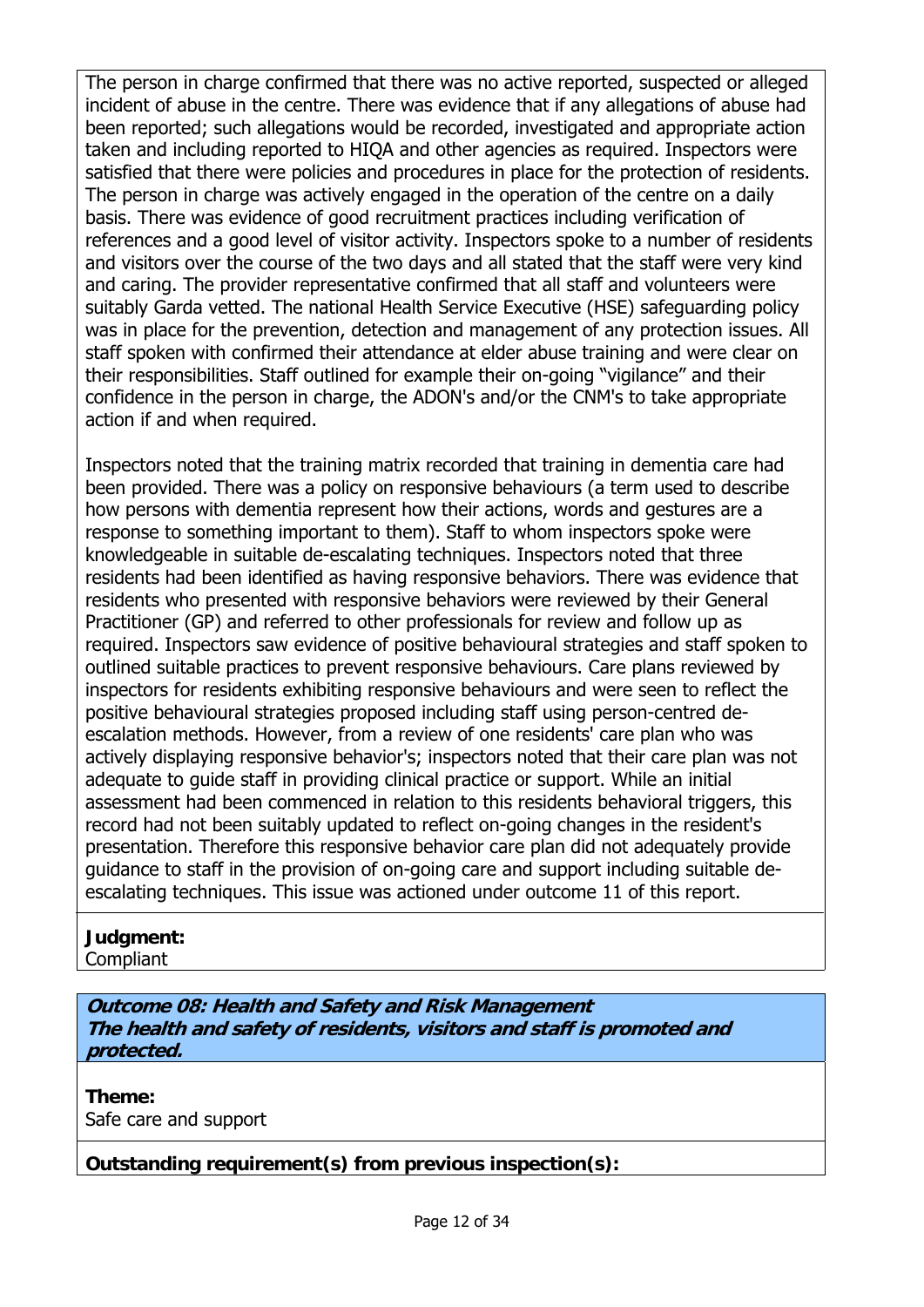The action(s) required from the previous inspection were satisfactorily implemented.

# **Findings:**

There were appropriate arrangements for investigating and learning from serious incidents/adverse events. These arrangements included for example, the identification of any resident who was at risk of falls and putting in place appropriate measures to minimize and manage such risks. Each serious reportable event (SRE) was suitably recorded and escalated to senior management as per the Health Service Executive (HSE) safety incident management policy January 2017 and reporting protocols. Following any such incident, accident or event, the provider representative and the person in charge along with other staff met at a senior incident management team meeting. Following each SRE these meetings were held to ascertain if there was any learning opportunities or corrective actions that needed to be taken. For example, for residents who had fallen, there were falls risk re-assessments completed after each fall, and care plans were updated accordingly. Suitable governance and supervision systems were in place to monitor residents at risk of falls. Such arrangements were reviewed on an on-going basis. There was a risk register available in the centre and inspectors found that the hazard identification process was adequate. There was an up-to-date risk management policy that addressed the identification and assessment of risks and the controls that were in place including the requirements of the regulation 26(1).

The internal and external premise and grounds of the centre appeared safe and secure, with appropriate locks installed on all interior and exterior doors. The centre had centre specific policies relating to health and safety and the safety statement had been most recently reviewed in June 2017. There was a plan in place for responding to major emergencies likely to cause death, injury, serious disruption to essential services or damage to property. There was a record of incidents and accidents in the centre which recorded slips, trips and falls. The records seen were adequate to ensure arrangements for the identification, recording, investigation and learning from serious incidents or adverse events involving residents. The centre had a detailed infection prevention and control policy in place. Personal protective equipment, such as latex gloves, aprons and hand sanitizers were located throughout the premises. All hand-washing facilities had liquid soap and paper towels available. Staff that were interviewed by inspectors demonstrated knowledge of the correct procedures to be followed in relation to infection prevention and control. Hand hygiene training was on-going and staff demonstrated good hand hygiene practice as observed by inspectors. Arrangements for the disposal of domestic and clinical waste management were appropriate.

Documentation seen indicated that hoists required for moving techniques in resident care were serviced regularly. Care plans contained a current manual handling assessment and plan that referenced the specific equipment required for resident and staff safety. Manual handling practices observed were seen to be in line with current best practice and the training matrix recorded that all staff were trained in manual handling.

Inspectors saw that the fire policies and procedures were centre-specific. The fire safety plan was viewed and found to be comprehensive. There were notices for residents and staff on "what to do in the case of a fire" appropriately placed throughout the premises. Colour-coded floor plans were displayed throughout the centre which identified 'Where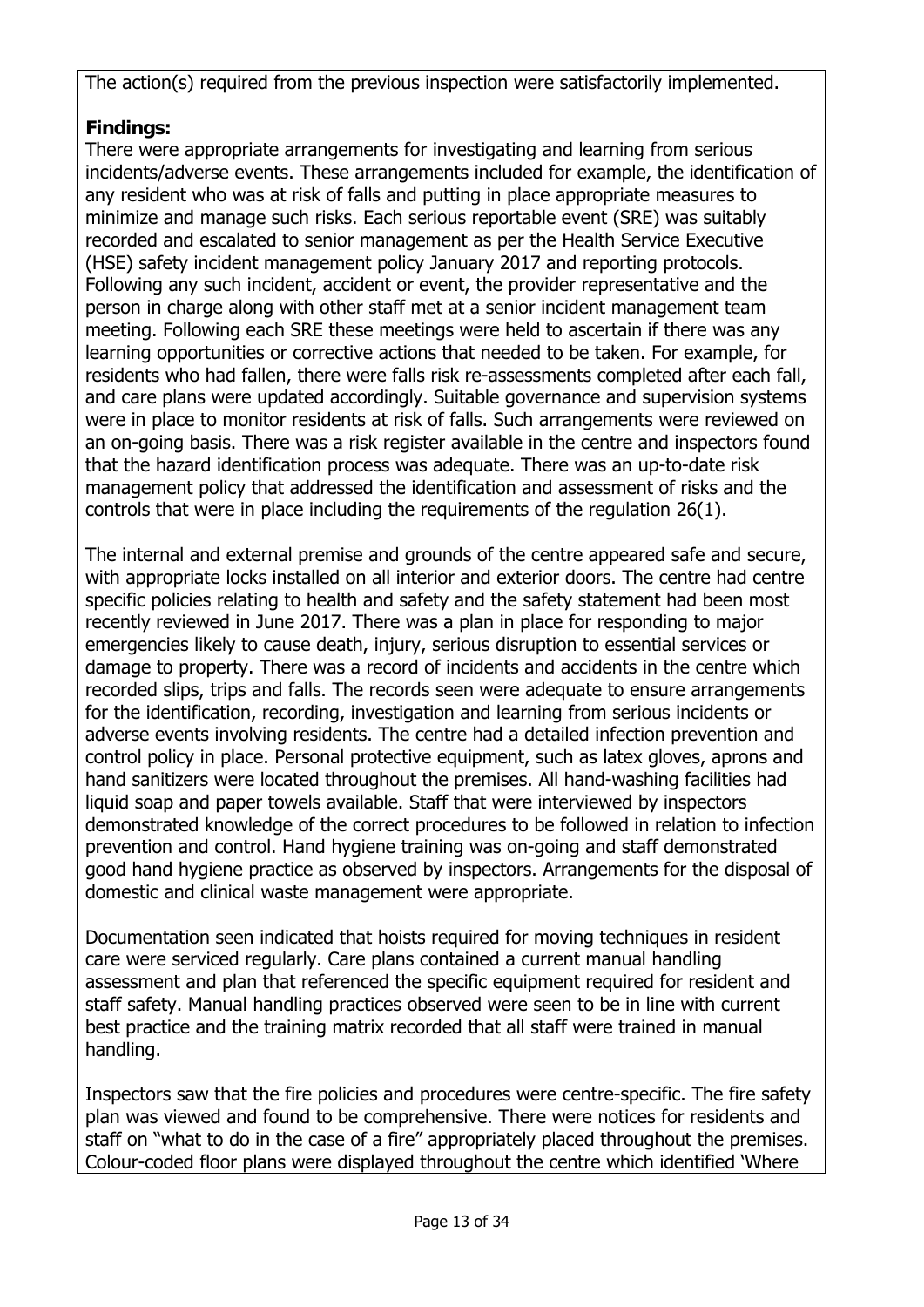You Are Now' in line with best practice. Fire training had been provided to staff on regular occasions and all staff that had received up-to-date fire training. There was evidence that recent and regular fire drills were taking place in the centre. The most recent fire evacuation drills were recorded in each unit in August 2017. Staff demonstrated an appropriate knowledge and understanding of what to do in the event of fire. Inspectors examined the fire safety register with detailed all services and tests carried out. Inspectors noted that there were records of daily, weekly and monthly fire safety checks being completed in relation to the fire extinguishers, fire exits and fire alarms. Fire fighting and safety equipment had been tested and was up to date including emergency lighting and the fire alarm system. Inspectors noted that one fire exit was temporarily blocked for a maximum period of two weeks while outside works were being completed in one unit. The CNM in this unit outlined to inspectors that the temporary blocking of this fire exit door had been risk assessed and that the HSE fire safety officer had reviewed this temporary arrangement. Controls were in place to mitigate against the residual risks. These controls included additional monitoring and fire safety checks and additional staff assigned to this unit for the duration of these external works. Inspectors requested the provider representative to provide HIQA with further assurances in relation to this arrangement in the event of staff having to evacuate residents from this unit. Detailed personal emergency evacuation plans (PEEPS) were seen to be completed for residents which outlined the assistance they would require in an emergency situation. However, the PEEP records viewed were not adequate as they did not contain adequate details regarding the residents' level of supervision when brought to a place of safety following evacuation.

In one unit' St Vincent's there were two designated outdoor smoking areas however, one of these areas was not adequate as it did not have any fire extinguisher, call bell facility or fire blanket within reasonable proximity to this area in the event of a resident requiring assistance. Residents who were smokers had individual smoking risk assessments in place and all cigarettes and lighters were safely stored by staff. However, these smoking risk assessments required review as they did not quantify the actual level of residual risk associated with the resident smoking and therefore it was unclear as to what level of controls were required to mitigate against such identified risks.

#### **Judgment:**

Non Compliant - Moderate

**Outcome 09: Medication Management Each resident is protected by the designated centre's policies and procedures for medication management.**

# **Theme:**

Safe care and support

# **Outstanding requirement(s) from previous inspection(s):**

The action(s) required from the previous inspection were satisfactorily implemented.

# **Findings:**

There was a community retail pharmacist who supplied medication and supported the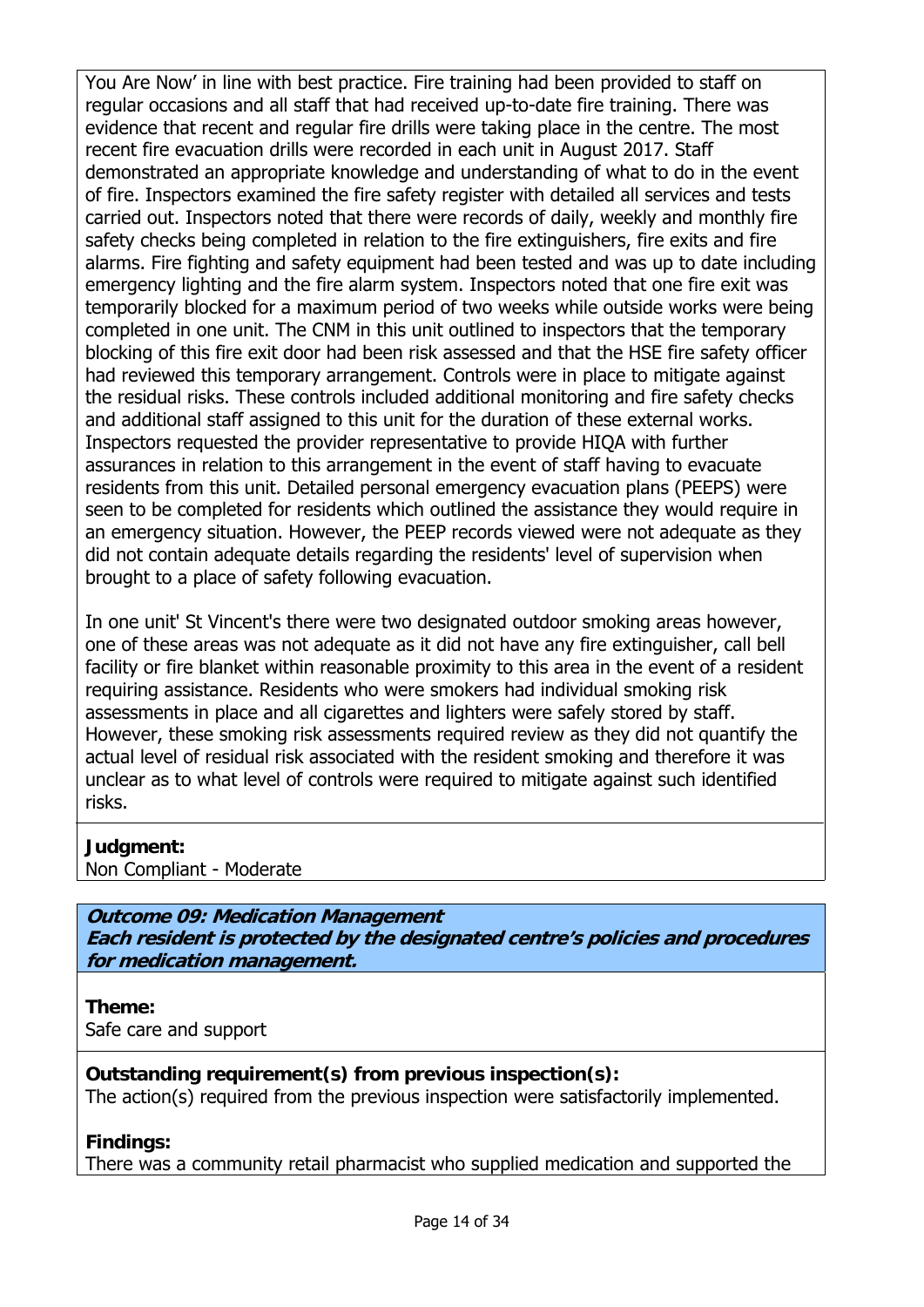centre by providing a pharmacist who visited the center each week for six hours to provide medication reviews. Inspectors noted that the most recent review was recorded as being completed in March and April 2017. There had also been medication audits completed in two units in August 2017 and inspectors noted 100% compliance had been achieved. Medication management meetings had been held with the ADON's and the pharmacist; with the most recent meeting recorded in August 2017. Inspectors noted at one of these meetings that there were plans for the pharmacist to provide training to staff commencing in September 2017.

Nursing staff with which inspectors spoke demonstrated adequate knowledge of the general principles and responsibilities of medication management. Medication administration practice was observed by inspectors. Nurses wore red ''do not disturb bibs'' while administrating medications and inspectors noted that the nursing staff adopted a person-centred approach. For example, when administrating medication staff were observed interacting with each resident in a supportive and consider manner; speaking to residents and eliciting feedback prior to administering medication. Medicines were stored in a locked cupboard, medication trolley or within a locked room only accessible by nursing staff. Medicines requiring refrigeration were stored securely and appropriately. The temperature of the medication refrigerator was noted to be within an acceptable range and the temperature was monitored and recorded daily.

Compliance aids were used by nursing staff to administer medicines. A sample of medication prescription records was reviewed. The practice of transcription was in line with the centre-specific policy and guidance issued by An Bord Altranais agus Cnáimhseachais for all prescriptions seen. However, from a sample of medication administration records examined, inspectors noted that there were gaps in some records. In addition, for medications to be crushed, inspectors noted that not all medications to be crushed had been individually prescribed by the GP.

There were measures in place for the handling and storage of controlled drugs that were accordance with current guidelines and legislation. Nursing staff with whom the inspector spoke demonstrated knowledge of the general principles and responsibilities of medication management. Controlled drugs were recorded as administered in the medication administration records in accordance with guidance issued by An Bord Altranais agus Cnáimhseachais.

# **Judgment:**

Non Compliant - Moderate

**Outcome 10: Notification of Incidents A record of all incidents occurring in the designated centre is maintained and, where required, notified to the Chief Inspector.**

**Theme:**  Safe care and support

**Outstanding requirement(s) from previous inspection(s):**  No actions were required from the previous inspection.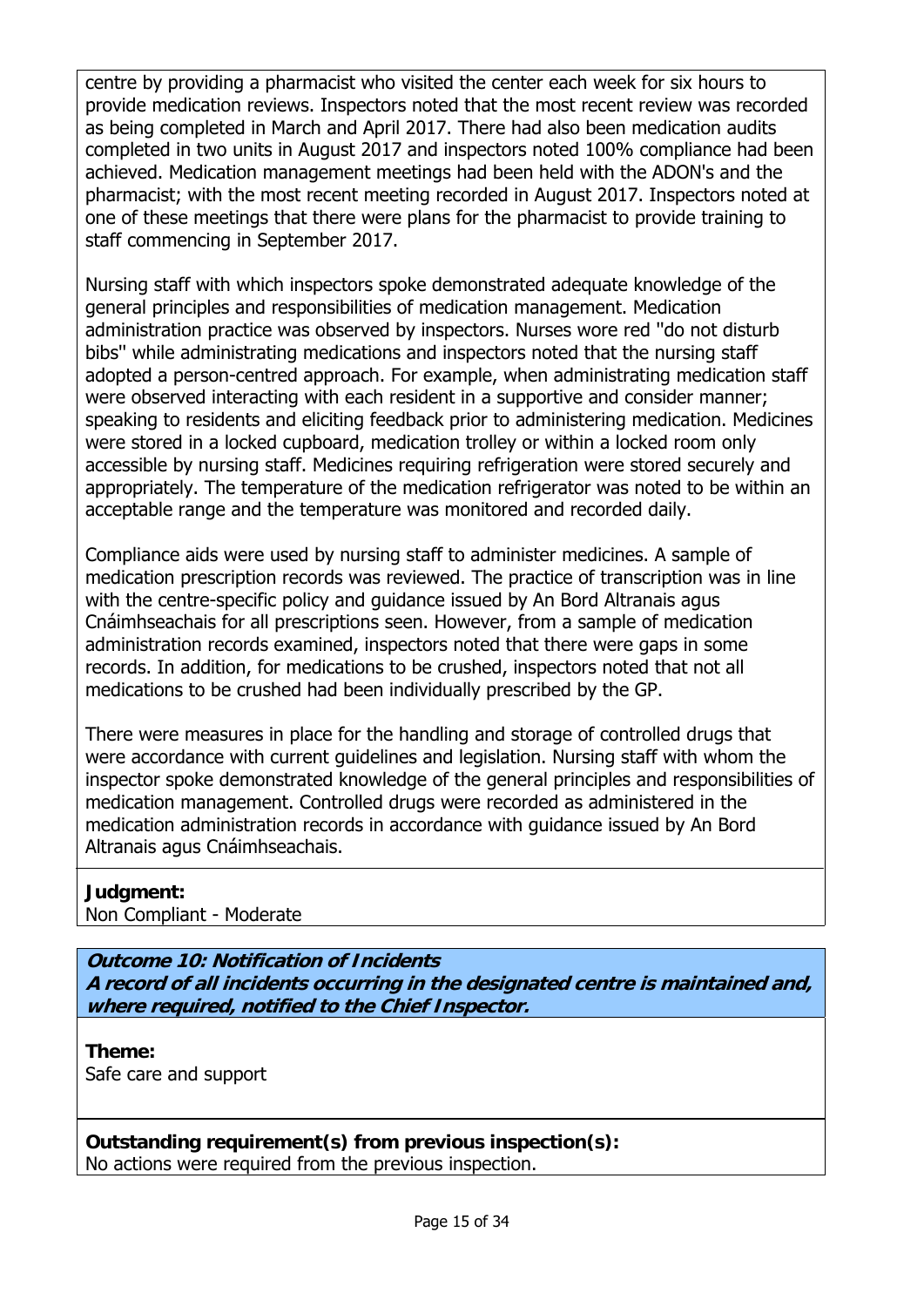# **Findings:**

Inspectors saw that there was a comprehensive log of all accidents and incidents that took place in the centre. Incidents as described in the Health Act 2007 (Care and Welfare of Residents in Designated Centres for Older People) Regulations 2013 had been reported in accordance with the requirements of the legislation. There were timely quarterly returns and written notifications were received within three days of accidents and incidents as required.

# **Judgment:**

**Compliant** 

# **Outcome 11: Health and Social Care Needs**

**Each resident's wellbeing and welfare is maintained by a high standard of evidence-based nursing care and appropriate medical and allied health care. The arrangements to meet each resident's assessed needs are set out in an individual care plan, that reflect his/her needs, interests and capacities, are drawn up with the involvement of the resident and reflect his/her changing needs and circumstances.**

# **Theme:**

Effective care and support

# **Outstanding requirement(s) from previous inspection(s):**

The action(s) required from the previous inspection were satisfactorily implemented.

# **Findings:**

Unsolicited information of concern had been received by the Health Information and Quality Authority (HIQA) prior to this inspection. These concerns alleged issues in relation to a poor quality of care provided to residents. However, during the course of this inspection these concerns were not substantiated.

Overall inspectors were satisfied that each resident's health and welfare was maintained by a good standard of nursing care and appropriate medical and allied health care. The dependency levels recorded in the centre were as follows; 36 residents were assessed as having maximum care needs, 18 residents were considered as having high dependency needs, 13 residents had been assessed as medium dependency and six residents were assessed as having low dependency needs. The arrangements to meet each resident's assessed needs were set out in an individual care plan. Care plans were found to be person centred and generally reflected the care needs of residents. There was a documented assessment of all activities of daily living, including mobility, nutrition, communication and sleep. There was evidence of a range of assessment tools being used to assess and monitor issues such as falls, pain management, mobilization and risk of pressure ulcer development. Each resident's care plan was kept under formal review as required by the resident's changing needs or circumstances. From the sample of care plans reviewed, all were reviewed no less frequently than at four-monthly intervals. There was evidence that such reviews occurred in consultation with residents and/or their representatives.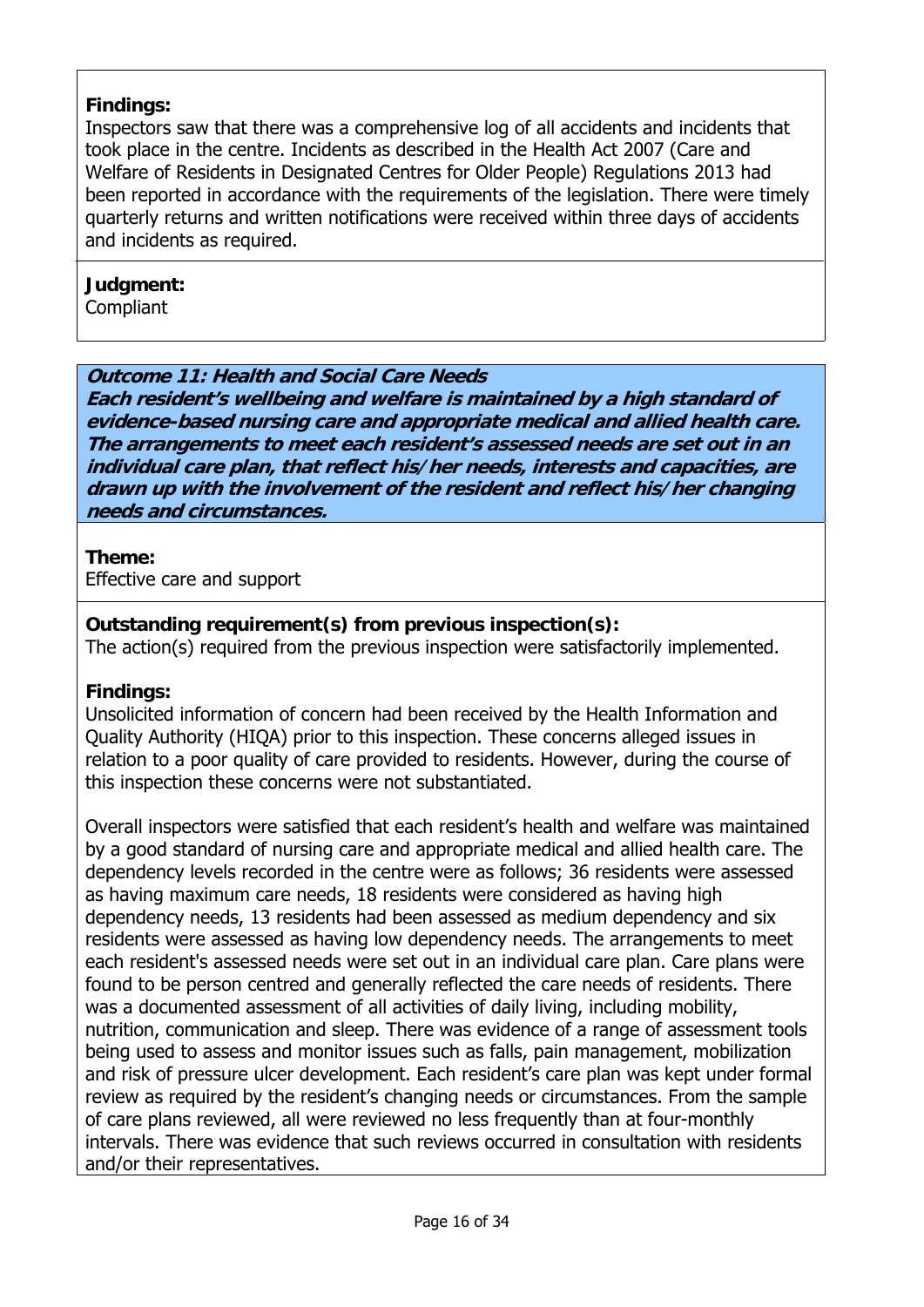It was evident from speaking with staff that they knew the healthcare needs and life history of the residents. On observation of care interventions, staff were seen to anticipate residents' needs in a timely and sensitive manner. Residents were at ease with staff that were assisting them. Residents told inspectors that the staff looked after them very well. Residents and relatives were complementary about the care and support provided by staff. Residents confirmed that they felt that the staff informed them of their health care needs and any changes in their conditions.

There was a low reported incidence of wounds. The inspectors reviewed the management of clinical issues such as wound care and diabetes management and found they were well managed and guided by adequate policies, practices and procedures. Residents to whom inspectors spoke were satisfied with the care and services provided. Residents had access to General Practitioner (GP) services and out-of-hours medical cover was provided. On the morning of the first day of the inspection, the inspector met physiotherapists who were based adjacent to the centre and who outlined physiotherapy supports provided to residents. The person in charge described how the centre received a good level of ongoing support from visiting GP's and allied healthcare professionals including occupational therapists, dieticians and speech and language therapists (SALT). A full range of other services was available on referral including chiropody, dental, optical services and psychiatry of later life services were also available and provided support to some residents. The inspectors reviewed residents' records and found that where residents were referred to these services the results of appointments were recorded in the residents' notes. From the sample of residents' records reviewed inspectors noted that they had been updated to reflect the recommendations of various members of the multidisciplinary team. There had been considerable improvements in the care planning since the last inspection. For example, there was evidence of improved assessments in relation to wound care with person centred wound care plans and care plan reviews provided for all residents. However, as identified on the last inspection, improvements were required in care plan documentation. From a sample of care plans reviewed, care plans were not adequate for the following reasons: • not all care plans reflected the individual needs of the residents for example, in

relation spiritual and psychological needs of some residents

• some of the care plans did not have adequate details of the nursing care to quide practice for example, in two care plans of residents' requiring end of life care there were a number of gaps in the end of life care plan.

# **Judgment:**

Substantially Compliant

**Outcome 12: Safe and Suitable Premises**

**The location, design and layout of the centre is suitable for its stated purpose and meets residents' individual and collective needs in a comfortable and homely way. The premises, having regard to the needs of the residents, conform to the matters set out in Schedule 6 of the Health Act 2007 (Care and Welfare of Residents in Designated Centres for Older People) Regulations 2013.**

**Theme:**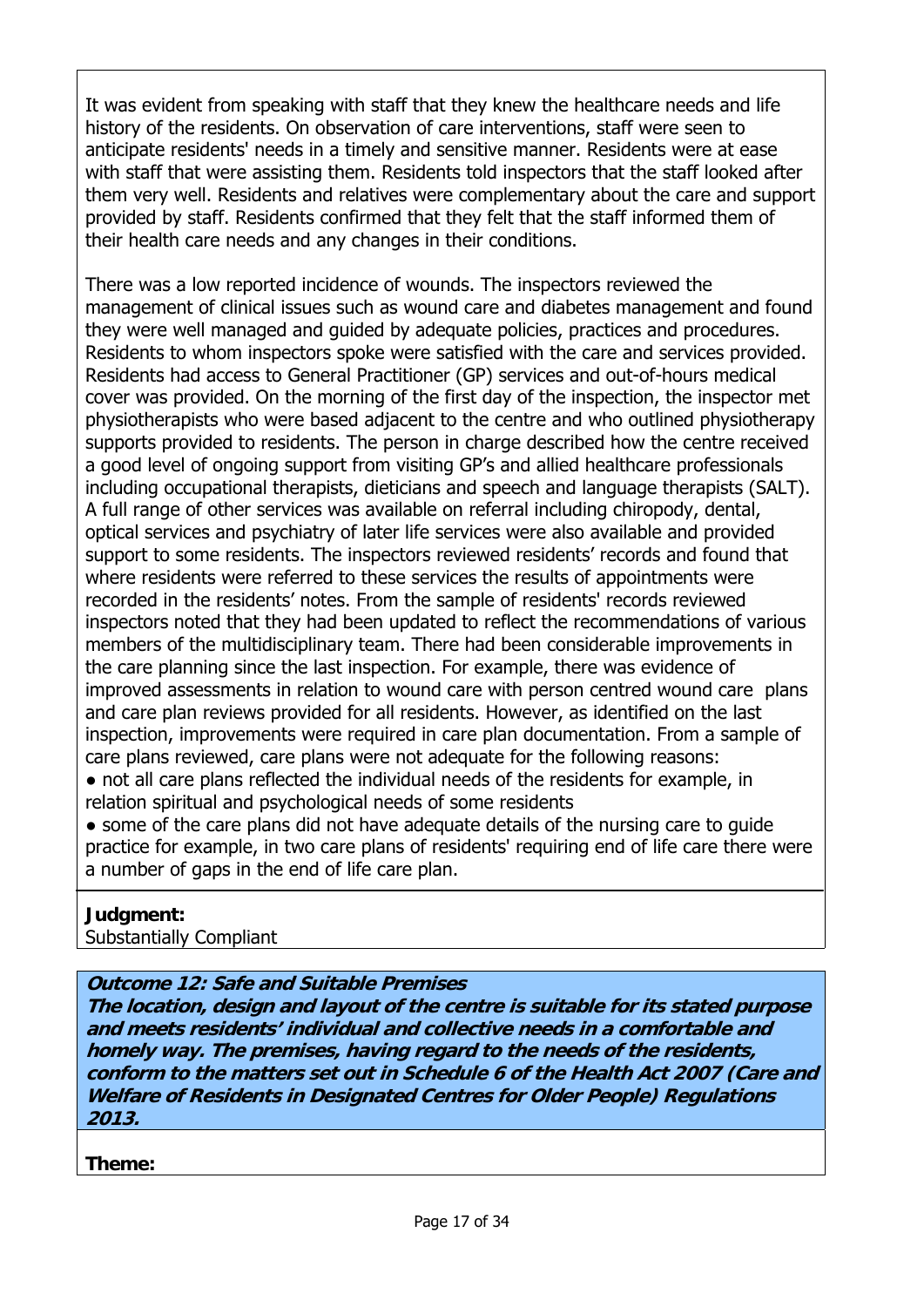Effective care and support

# **Outstanding requirement(s) from previous inspection(s):**

Some action(s) required from the previous inspection were not satisfactorily implemented.

# **Findings:**

Dungarvan Community Hospital was originally made up of two district hospitals; one from the 1900's and the other dating back to famine times. There had been many significant extensions, refurbishments and renovations since then. However, with the exception of St Vincent's unit which was a purpose built 32 bed unit commissioned in November 2009; the overall the design and layout of the premises was largely reflective of hospitals from these periods.

On the days of inspection, the centre was generally bright, clean and appeared to be in a reasonably good state of repair. The grounds were well maintained and free from significant hazards which could cause injury. The centre was a two-storey building. However, all resident accommodation was on the ground floor and comprised of six separate units, two of which were unoccupied at the time of this inspection:

1) St Michael's Unit: was a 12 Bedded Male unit

2) St Ann's Unit: was a dementia-specific unit providing accommodation for 10 residents; nine long term beds, one respite bed (block week- rolling system) and day care service to a maximum of three per day

3) St Vincent's Unit: was a 32-bedded unit for male and female residents which included three rehabilitation beds, three respite beds and three palliative care beds

4) St Francis Unit: was a female long-term care unit providing accommodation for 23 residents and it had been refurbished in 2007

5) St Enda's Unit: was a mixed male and female long-term care unit providing accommodation for 12 residents. However, this unit was not occupied at the time of inspection

6) Sacred Heart Units: was a 27-bedded male and female unit comprising 15 beds allocated to rehabilitation, respite and convalescence and 12 beds for long-term care. However, this unit was not occupied at the time of inspection.

Inspectors were informed by the provider representative that Sacred Heart Unit was closed at the time of inspection due to insufficient staffing and that St. Enda's Unit had been closed to allow refurbishment works to be completed. The provider representative also stated that the center would be applying for registration renewal of a total of a 104 beds to ensure that there were no more than four residents residing in any of the multioccupancy bedrooms.

Since the last registration inspection there had been significant improvements in the premises including the following:

St Michael's Unit:

• complete refurbishment and reduction of 18 bed unit to a 12 bed unit with the rising of partitions in each bedroom area to enhance residents' privacy and dignity and each bedroom had access to shower and toilet facilities

• interior décor of sitting room enhanced to replicate a 'kitchen like' atmosphere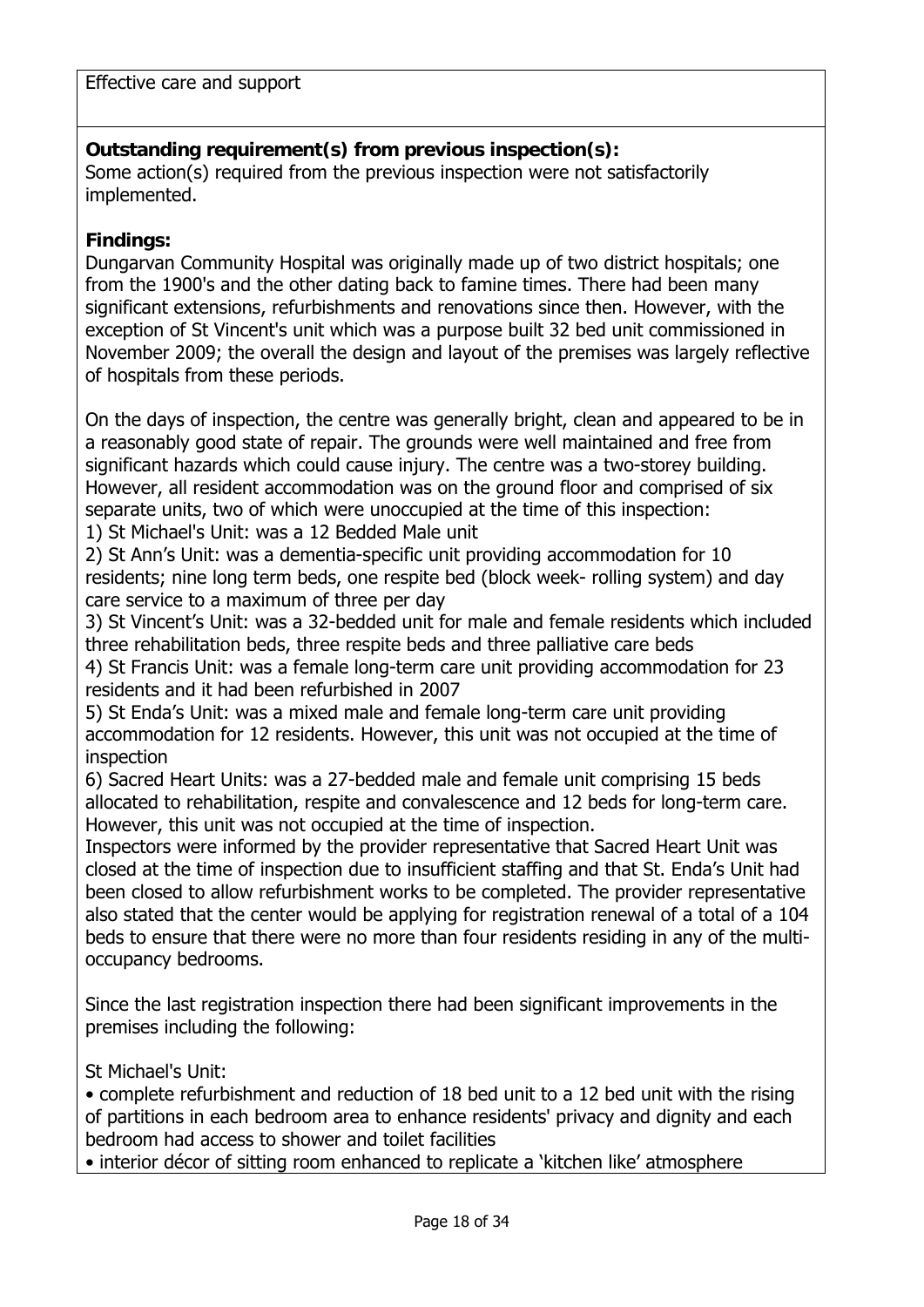- development of a safe outdoor garden area including a separate fruit garden
- development of private sitting area for residents on the unit.

St Ann's unit:

- enhanced outdoor safe garden
- interior repainted and design of entire unit to replicate 'home like' atmosphere
- reduction of six bedded bedrooms to four bedded bedrooms
- refurbishment of two single bedded rooms with access to shower/ toilet facilities
- installation of a Snozellan room and activation room.

St Vincent's unit:

• some more homely furniture

• there had been the purchase of specialized 'Able Table' to enhance mealtimes for residents in wheelchairs and assisted chairs.

• there had been ongoing repainting of unit, however, some parts required repainting for example some corridor walls had been stained from spray from the hand hygiene gels.

In Francis Unit:

- removal of smoking room in day room to provide a more spacious day/dining room
- refurbishment works to develop safe outdoor garden for residents this was currently under construction with the proposed completion date 24 September 2017
- improved interior décor to day room to enhance to a more homely 'kitchen like' atmosphere
- new replacement curtains in all bedded areas
- the unit had been repainted, however inspectors noted that some areas for example parts of corridors and some bedroom walls required repainting
- there had been the purchase of specialized 'Able Table' to enhance mealtimes for residents in wheelchairs and assisted chairs.

However, on the days of inspection, inspectors noted that there were two occupied sixbedded bedrooms in St. Francis Unit that were not suitable. This was due to the design and layout of these two six-bedded rooms that did not meet the individual or collective needs of residents. For example, the design and layout of these two six-bedded bedrooms were inadequate to protect residents' privacy and potentially compromised residents' dignity. The beds were arranged with three beds against one wall and three beds against the opposite wall. The space between beds in each six-bedded unit was limited. This limited space also posed a restriction on movement for staff delivering care at the bedside. The lack of space also reduced the amount of furniture or personal memorabilia that could be accommodated. The provider representative informed inspectors that with the planned opening of the Sacred Heart unit on the 11 September 2017; all bedrooms in the centre would be reduced to a maximum of four beds. However, in addition the sitting room in St. Francis Unit was still inadequate in size for residents to dine comfortably and appeared crowded at mealtimes. This was confirmed by residents and visitors to whom inspectors spoke.

St Enda's unit:

• elimination of six bedded bedrooms and reduction from a 24 bed unit to 12 bed unit to ensure unit complies with HIQA standards

• complete interior refurbishment including rising of partitions in bed area to ensure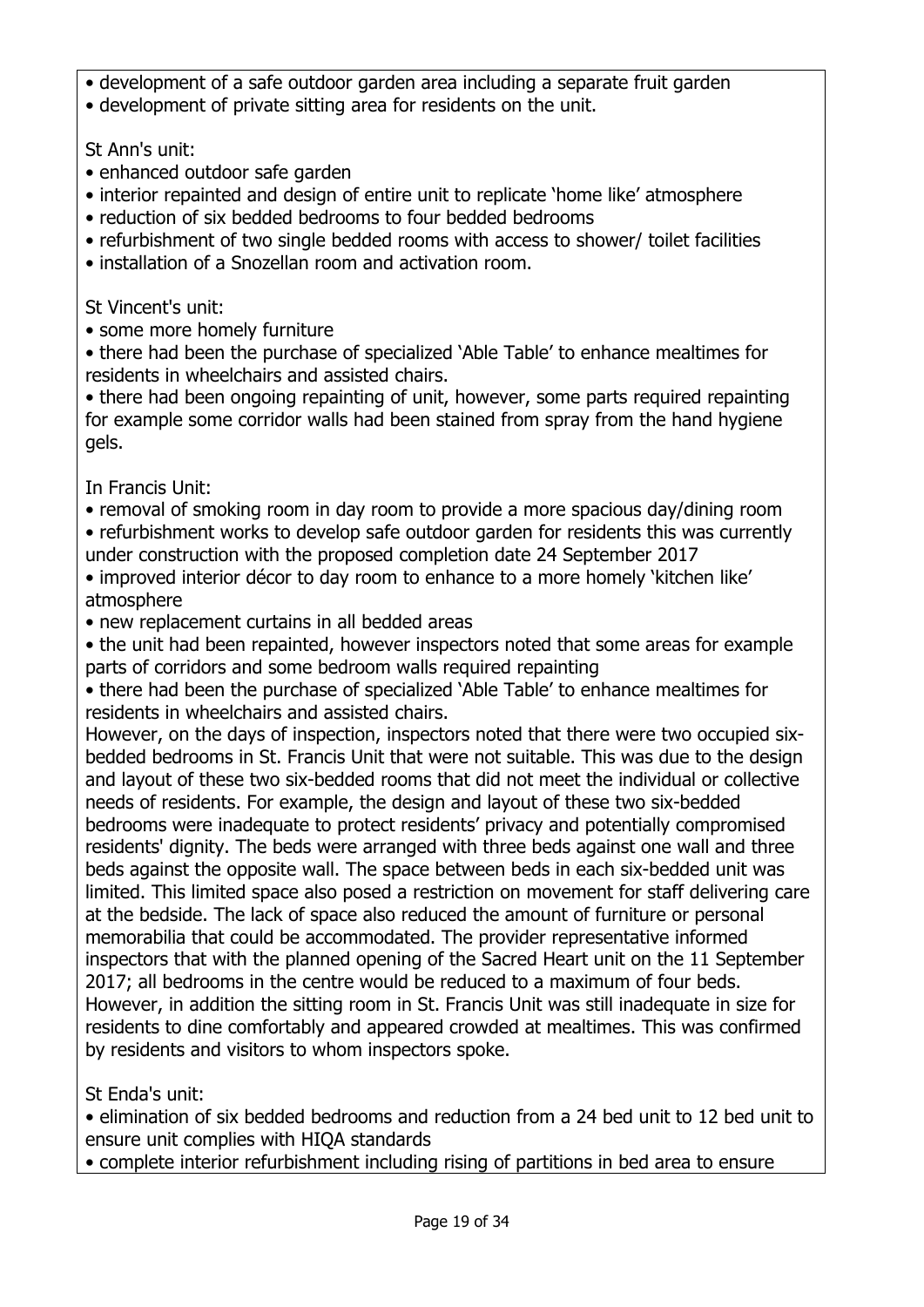dignity & privacy, upgraded paintwork, curtains and furniture

- refurbishment of new shower room
- installation of new tracking Hoists in all bed areas
- installation of new tracking hoist installed in main bathroom
- refurbishment of safe enclosed outdoor garden for residents

• division partition day/dining room to enhance a more homely atmosphere.

The provider representative informed inspectors that there were plans for this unit to be re-opened in the near future however, this unit was unoccupied on the days of inspection.

Sacred Heart unit:

- entire unit had been repainted
- installation of new tracking hoist in long stay bed units
- installation of new curtains throughout
- introduction of two private sitting areas for residents
- refurbishment of safe enclosed outdoor garden
- upgrade of unit kitchenette including air conditioning.

However, on the days of inspection, inspectors noted that there were four six-bedded bedrooms that were not suitable. This was due to the design and layout of these two six-bedded rooms that did not meet the individual or collective needs of residents in these bedrooms. For example, the design and layout of these two six-bedded bedrooms were inadequate to protect residents' privacy and potentially compromised residents' dignity. The beds were arranged with three beds against one wall and three beds against the opposite wall. The space between beds in each six-bedded unit was limited. This limited space also posed a restriction on movement for staff delivering care at the bedside. The lack of space also reduced the amount of furniture or personal memorabilia that could be accommodated. In addition, inspectors noted that there the showering facilities were inadequate as there was only one communal shower available for residents for this 27 bedded unit. The provider representative informed inspectors that this unit would only open on a incremental basis from Monday 11 September 2017 to allow the following refurbishment works to commence:

• all six-bedded bedrooms would be reduced to 4 bedded rooms

• renovation of all these four bedded bedrooms to include installation of a new shower room into each bedroom

• renovation of 'jack & Jill' style assisted shower room which would then serve as two single bed rooms

• renovation of shower room to the remaining single room on the unit

The provider representative informed inspectors that these proposed works would be completed on or before 31 October 2017.

# **Judgment:**

Non Compliant - Major

# **Outcome 13: Complaints procedures**

**The complaints of each resident, his/her family, advocate or representative, and visitors are listened to and acted upon and there is an effective appeals procedure.**

**Theme:**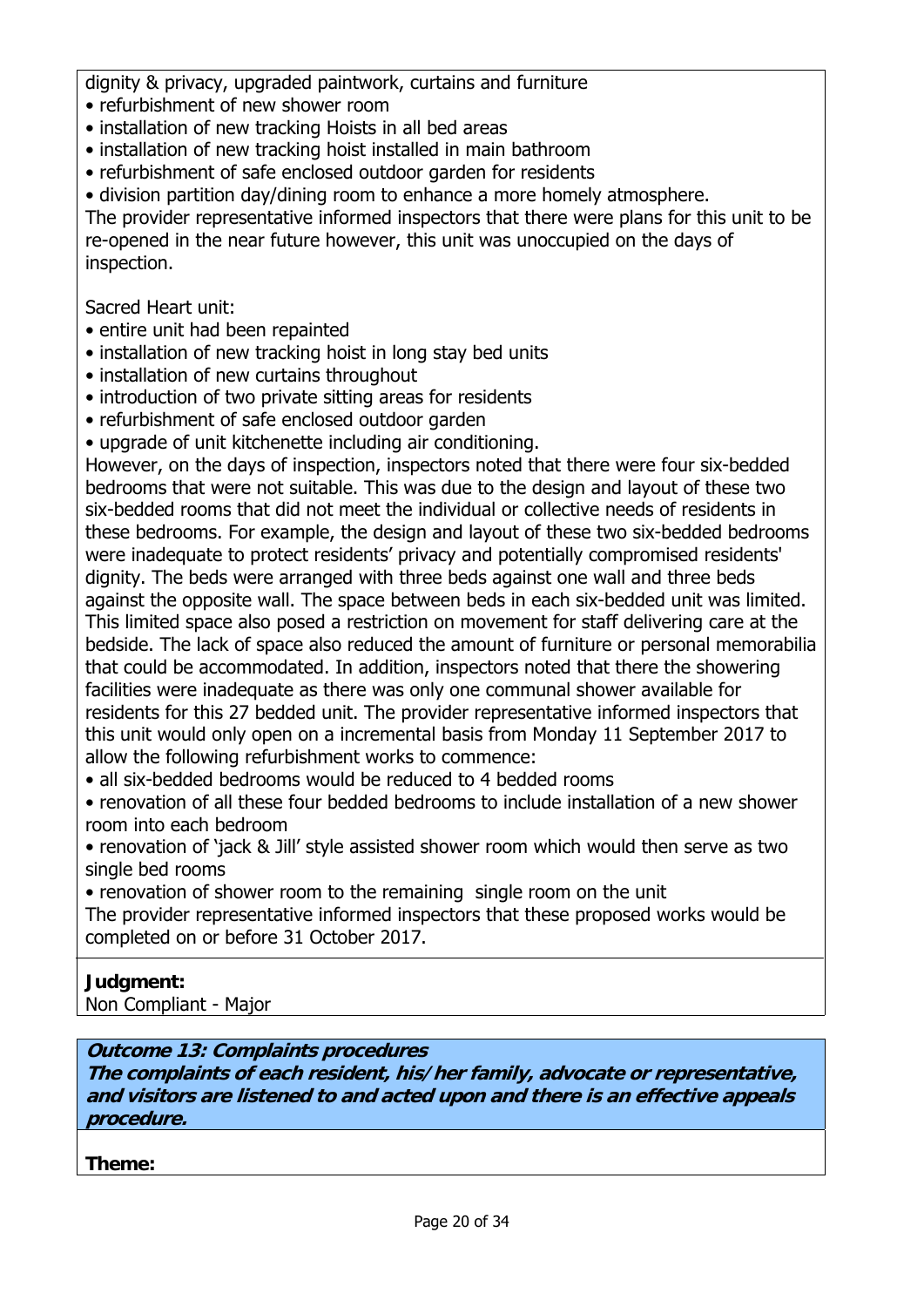Person-centred care and support

#### **Outstanding requirement(s) from previous inspection(s):**  No actions were required from the previous inspection.

# **Findings:**

The complaints procedure was displayed at the main entrance to the centre and it described how to make a complaint. There were copies of the HSE document "Your Service Your Say" available. The inspectors read a sample of complaints records for 2016 and 2017. The details of each complaint were recorded and the inspectors saw that there was a response to each complaint. The complaint's policy listed details of the nominated complaints officer within the centre which was the person in charge and also included an appeals procedure.

Residents spoken with said they would have no hesitation speaking to any of the staff if they had a concern. The inspectors reviewed the questionnaires recently distributed by the person in charge to residents as part of a quality improvement programme. Many of the returned questionnaires indicated a good level of satisfaction with the service and a positive response to any areas of concern raised. The complaints records recorded whether or not the resident was satisfied following making a complaint as required by regulation.

# **Judgment:**

**Compliant** 

# **Outcome 14: End of Life Care**

**Each resident receives care at the end of his/her life which meets his/her physical, emotional, social and spiritual needs and respects his/her dignity and autonomy.**

# **Theme:**

Person-centred care and support

**Outstanding requirement(s) from previous inspection(s):**  No actions were required from the previous inspection.

# **Findings:**

There was a suitable and centre specific end of life policy available. Overall there was evidence of a good standard of medical and clinical care provided and the person in charge outline that where required appropriate access to specialist palliative care services was provided. The inspectors found that staff were aware of the policies and processes guiding end of life care in the centre. Staff were able to describe suitable and respectful care practices in relation to end of life care provision and outlined suitable arrangements for meeting residents' needs, including ensuring their spiritual and religious preferences were met. Training in end of life care had been provided for staff. Inspectors noted that families were notified in a timely manner of deterioration in residents' condition and were supported and updated regularly as required. There were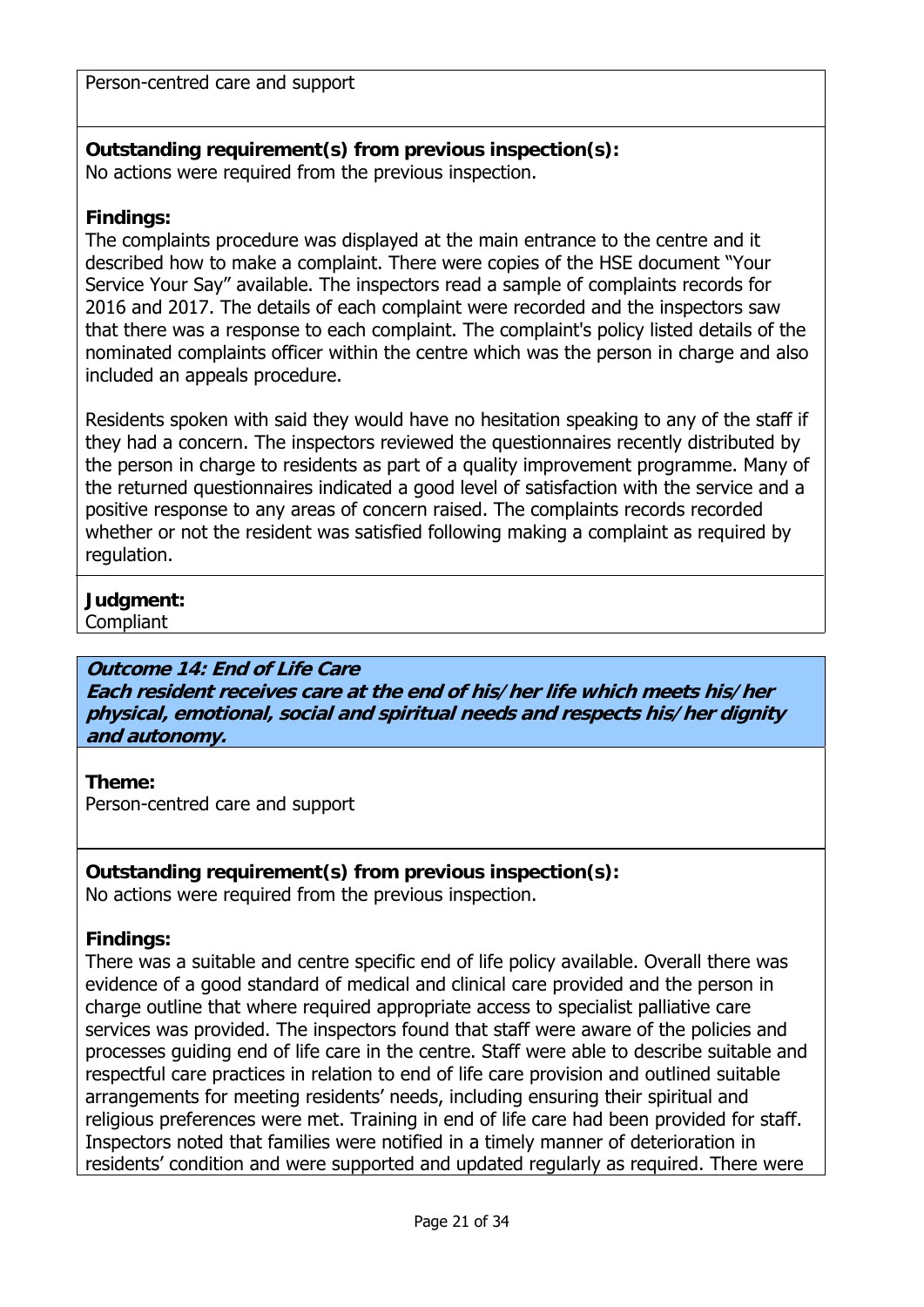some facilities to support relatives to remain with their loved ones during end-of-life such as small sitting rooms that could be use to enable families remain overnight, if required. There was adequate documentation available in relation to end of life care in the selection of residents' care plans reviewed. However, from this sample of care plans seen inspectors noted a number of sections of the end of life care plans were blank. This issue was addressed and action under outcome 11 of this report.

#### **Judgment:**

Compliant

# **Outcome 15: Food and Nutrition**

**Each resident is provided with food and drink at times and in quantities adequate for his/her needs. Food is properly prepared, cooked and served, and is wholesome and nutritious. Assistance is offered to residents in a discrete and sensitive manner.**

# **Theme:**

Person-centred care and support

# **Outstanding requirement(s) from previous inspection(s):**

No actions were required from the previous inspection.

# **Findings:**

Residents were provided with food and drink at times and in quantities adequate for their needs. Assistance was observed and was offered to residents in a discreet, patient and sensitive manner by staff. The dining experience was a social occasion and a number of residents were seen chatting with each other throughout their meal. Staff also used meal times as an opportunity to engage in a meaningful way with residents, particularly with residents to whom they gave assistance. Those residents on modified diets were offered the same choices as people receiving normal diets. A three week rolling menu was in place to offer a variety of meals to residents. Tables in dinning rooms were appropriately set with cutlery condiments and napkins. Residents spoken with agreed that the food provided was always very good and appetising. Overall residents were happy with the food provided in the centre and some residents stated that that ''the food was really very good''. Food was served from the central kitchen by a team of staff and was well presented. The inspectors spoke with the chef who outlined how he was knowledgeable about residents' dietary needs and preferences. There had been regular meetings with the chef and kitchen staff with the most recent meeting held in June 2017. Inspectors noted that the most recent environmental health officer report dated March 2017 contained a considerable number of recommendations and some actions remain on-going. The chef visited all units regularly to elicit residents' feedback. There was picture enhanced communication system used as required to glean menu choices of some residents.

The chef met with the dietician ounce a month and all kitchen staff had received Hazard Analysis and Critical Control Point (HACCP) training. Modified consistency diets were served appropriately with each element of the meal presented in separate portions on the plate. A list of all special diets required by residents was compiled on foot of the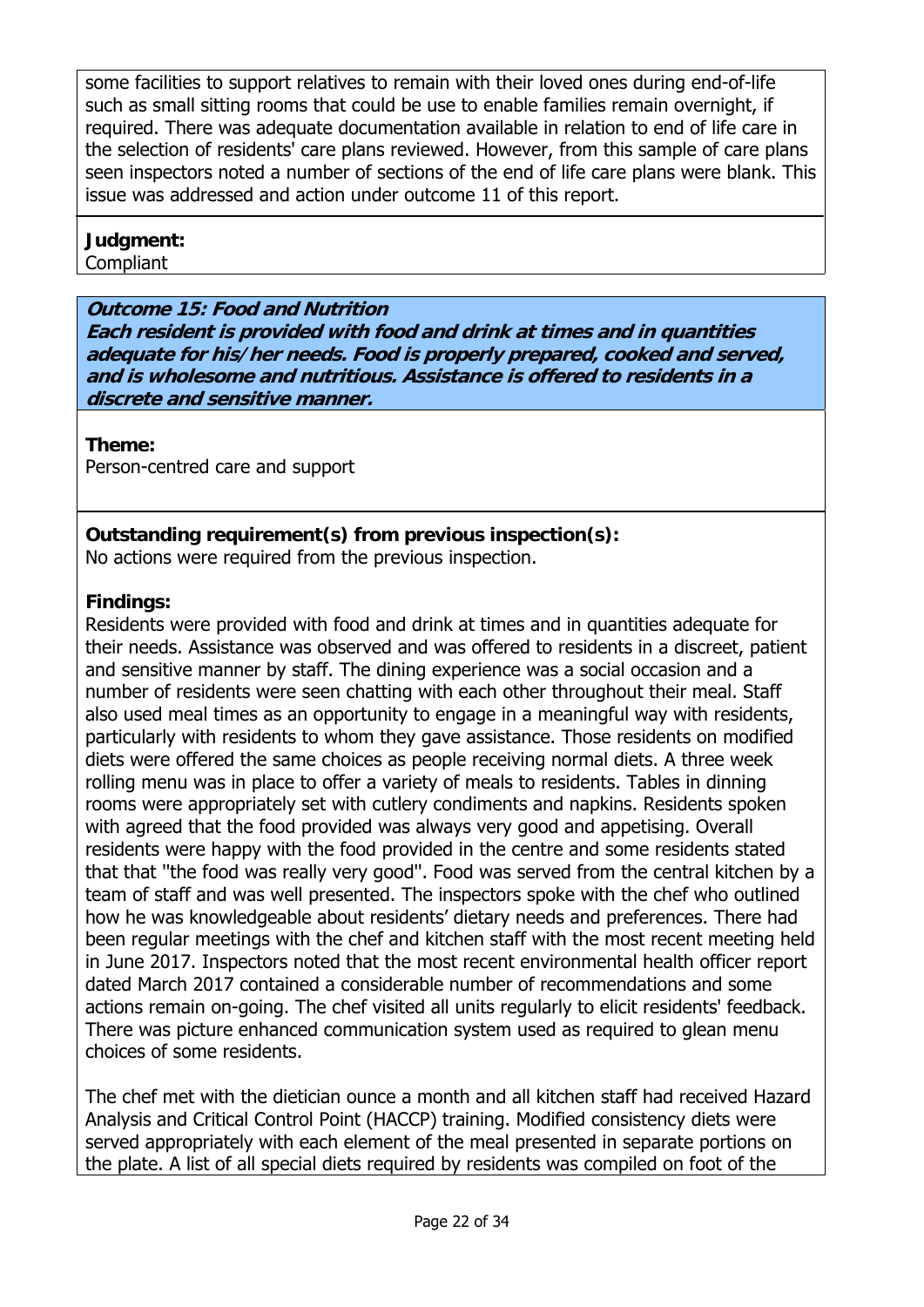individual residents' reviews and copies were available in the kitchen.

Drinks such as water, milk, tea and coffee were available. Access to fresh drinking water was available at all times and jugs of water were observed in residents' rooms. Evidence of referral to relevant allied health professional including dietician or speech and language therapists was found and there was a system in place to monitor the intake of residents identified as at risk of malnutrition. The inspectors looked at this system in place to monitor food intake. The system of recording was found to be consistent/detailed enough to enable meaningful analysis as to the adequacy of intake for at risk residents.

# **Judgment:**

**Compliant** 

# **Outcome 16: Residents' Rights, Dignity and Consultation**

**Residents are consulted with and participate in the organisation of the centre. Each resident's privacy and dignity is respected, including receiving visitors in private. He/she is facilitated to communicate and enabled to exercise choice and control over his/her life and to maximise his/her independence. Each resident has opportunities to participate in meaningful activities, appropriate to his or her interests and preferences.**

# **Theme:**

Person-centred care and support

# **Outstanding requirement(s) from previous inspection(s):**

No actions were required from the previous inspection.

# **Findings:**

Inspectors found that efforts had been taken by staff to ensure the overall resident's privacy and dignity was generally respected. However, this was within the limitations that design and layout of the two occupied six bedded bedrooms in St Francis unit which impacted on residents and has already described under outcome 12 of this report. The inspectors observed staff members knocking on bedroom, toilet and bathroom doors and waiting for permission before entering. Staff interacted with residents in a courteous and friendly manner. Residents spoken to were complimentary about the staff in the centre. Residents and relatives spoken with described the staff as very kind and said they felt safe in the centre and attributed this to staff. Residents clearly stated that they were able to exercise choice regarding how they spent their day. Inspectors observed throughout the inspection that residents were consulted and encouraged to make choices about their daily routine. However, the issue of the unsuitable design and layout of the occupied six-bedded bedrooms to meet the individual or collective needs of residents in St Francis unit also impacted on the privacy and dignity of residents. The inspectors observed that in both of these currently occupied six-bedded bedrooms; residents had various levels of care needs, levels of mobility and a number required support with personal care requirements. Residents and their representatives to whom inspectors spoke with stated that they were happy with the care and support provided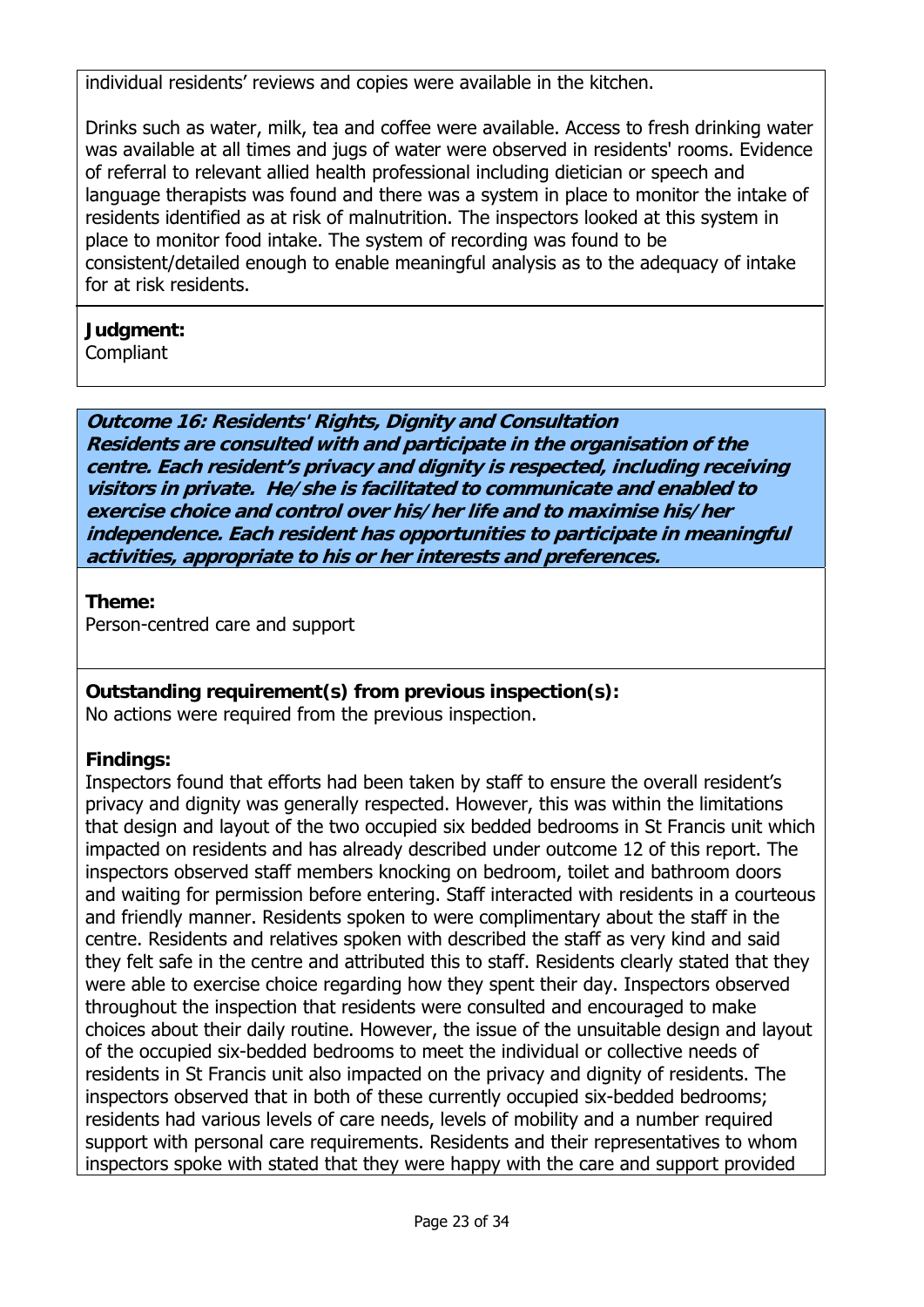to them or their loved one. A number of residents spoken to in the six-bedded bedrooms stated that they were comfortable in their bedroom and reported that they were able to sleep. This was also confirmed by a review of a sample of residents care plans, medication administration records and from speaking to staff in the unit including the CNM. However, one visitor spoken to stated that ''staff were lovely and very caring but the premises is institutional and it is hard to get any privacy when visiting''. Inspectors noted that the vast majority of returned resident questionnaires were very positive, particular in their remarks regarding the staff. However, one questionnaire respondent who resided when asked about living in St Francis unit stated ''it's noisy. I have very little privacy''.

It was evident to inspectors that having six residents with such health and social care needs sharing the same bedrooms inevitably impacted on residents' privacy and potentially on their dignity. Even with the bed screens provided; it was difficult to see how some residents with reduced capacity, mobility or high care needs could undertake personal activities in private. Staff operating hoists could not protect residents' privacy as the screened personal space around the beds was too confined to fully accommodate a hoist. Inevitably some residents were disturbed at night by other residents or by staff providing care during the night. On the days of inspection inspectors noted that due to limited communal space many residents spent long periods in their bedrooms. Some residents appeared to be sleeping on their beds and others receiving visitors, there was very little room for resident to sit by their beds or conduct personal activities or hold conversations in private. Residents did not have adequate space, wardrobes or shelving for personal items or photographs to create a homely environment or to store their personal clothes and possessions. Given the number and considerable needs of the majority of residents in these two six bedded rooms; inspectors formed the view that residents could not comfortably spend much of their day in their bedroom and their privacy and dignity could not be adequately protected. For example, some residents required significant and on-going assistance with maintaining their personal care needs including washing, dressing and toileting needs. However, due to the number of residents and the design and layout of these bedrooms; such assistance inevitably impacted negatively on the privacy and dignity of residents receiving the care and the other residents who also resided in these bedrooms.The provider representatives acknowledged that these bedrooms were not suitable. She stated that remedial action would be taken with the opening of the Sacred Heart unit and that the maximum number of residents in any bedroom in centre would be four. This issue has also been identified and actioned under outcome 12 of this report.

Residents' religious and civil rights were supported. There was a church located in the centre and Mass was celebrated daily with many residents and local people from the community regularly attended these services. Other religious faiths were accommodated including the local Church of Ireland minister who had also visited the centre. There was a small library in the ''parlour'', which was a sitting room located near St Francis unit and accessible to any residents. Residents had access to a variety of national and local newspapers and magazines to reflect their interests and these were located in easily accessible areas and available to residents daily. Residents also had access to an independent advocacy service and there were records of this advocate actively representing/advocating on behalf of some residents. Inspectors were informed that the quality of interaction schedule (QUIS) observation tool had been used in two units to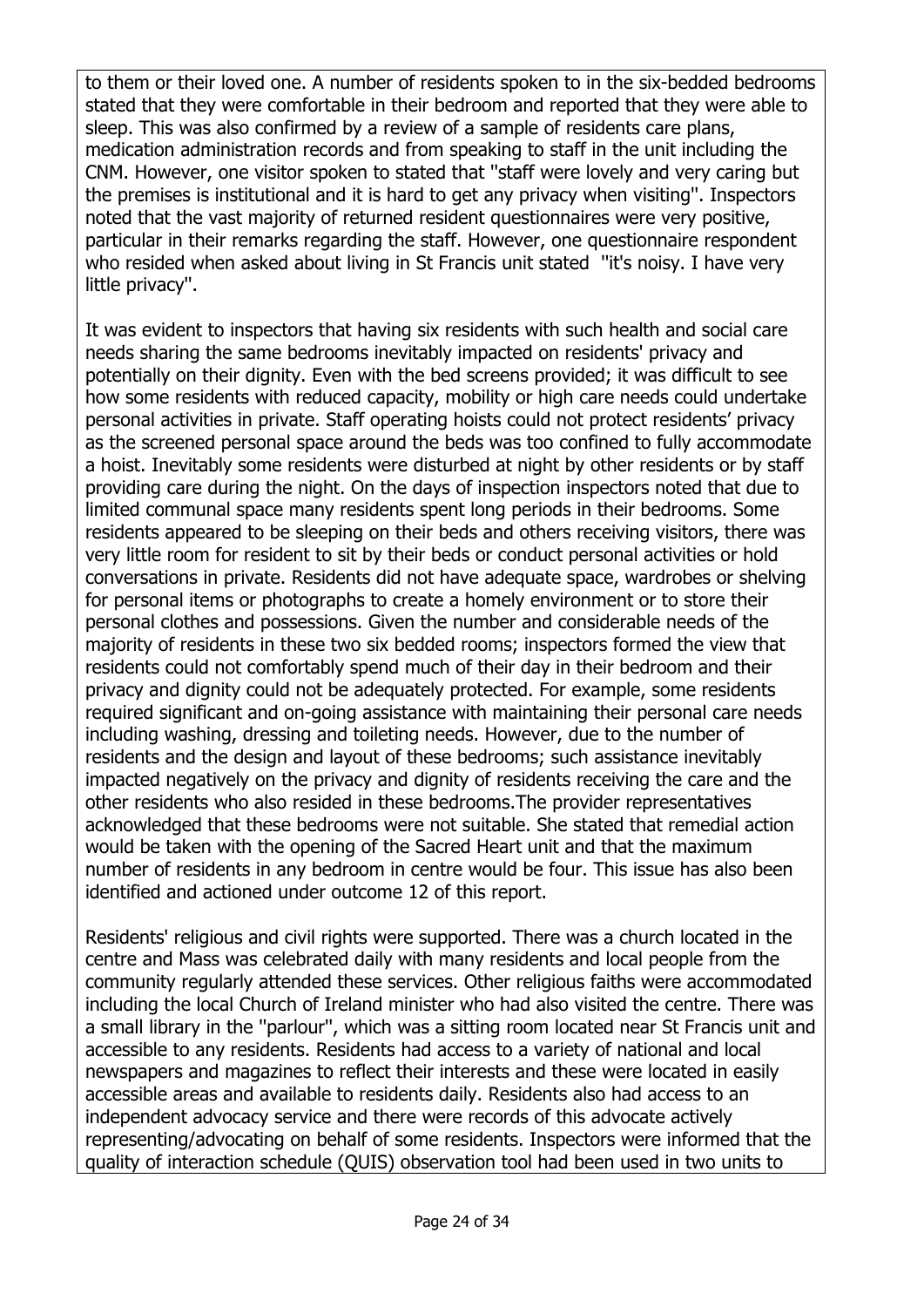systematically observe and record resident and staff interactions as part of a quality improvement initiative. The results from these observations indicated positive connective care of one unit and a more task orientated care provision in the other unit. Staff including management staff outlined to inspectors their plans to improve on these results.

There was a schedule of planned activities displayed at various locations and included trips for example to the greenway and the vintage care run. A social assessment had been completed for each resident and activities were provided which included arts and crafts, bingo, live music, reminiscence therapy, and passive exercise programmes. Each resident's preferences were assessed and this information was used to plan the activity programme. Residents who were confused or who had dementia related conditions were encouraged to participate in activities suitable to meet their needs. A programme of events was displayed and included bingo, music, quizzes, arts and crafts and religious ceremonies. Some residents said they preferred not to take part in the group activities and inspectors saw that their wishes were respected and individual one to one time was scheduled for these residents. Inspectors spoke to the activities coordinator who stated that activities were provided over a seven day period and some activities go on into the evening period such as the men's shed. Residents informed inspectors that there were lots of bus trips happening and that they greatly enjoyed the activities provided. However, from a review of returned resident questionnaires inspectors noted that a number of residents commented that they would like if there was more live music provided in the centre. The inspectors relayed this request to both the person in charge and the provider representative.

There were visitors seen in the centre throughout the inspection and the person in charge outlined that there was always great flexibility afforded to visitors to the center and visiting times were not restricted.

#### **Judgment:**  Non Compliant - Major

**Outcome 17: Residents' clothing and personal property and possessions Adequate space is provided for residents' personal possessions. Residents can appropriately use and store their own clothes. There are arrangements in place for regular laundering of linen and clothing, and the safe return of clothes to residents.**

# **Theme:**

Person-centred care and support

**Outstanding requirement(s) from previous inspection(s):**  No actions were required from the previous inspection.

# **Findings:**

There was a centre-specific policy on the management of residents' personal property and possessions that was most recently reviewed in July 2017. From the sample of residents' records reviewed by the inspectors; there were suitable records in place of individual resident's clothing and personal items.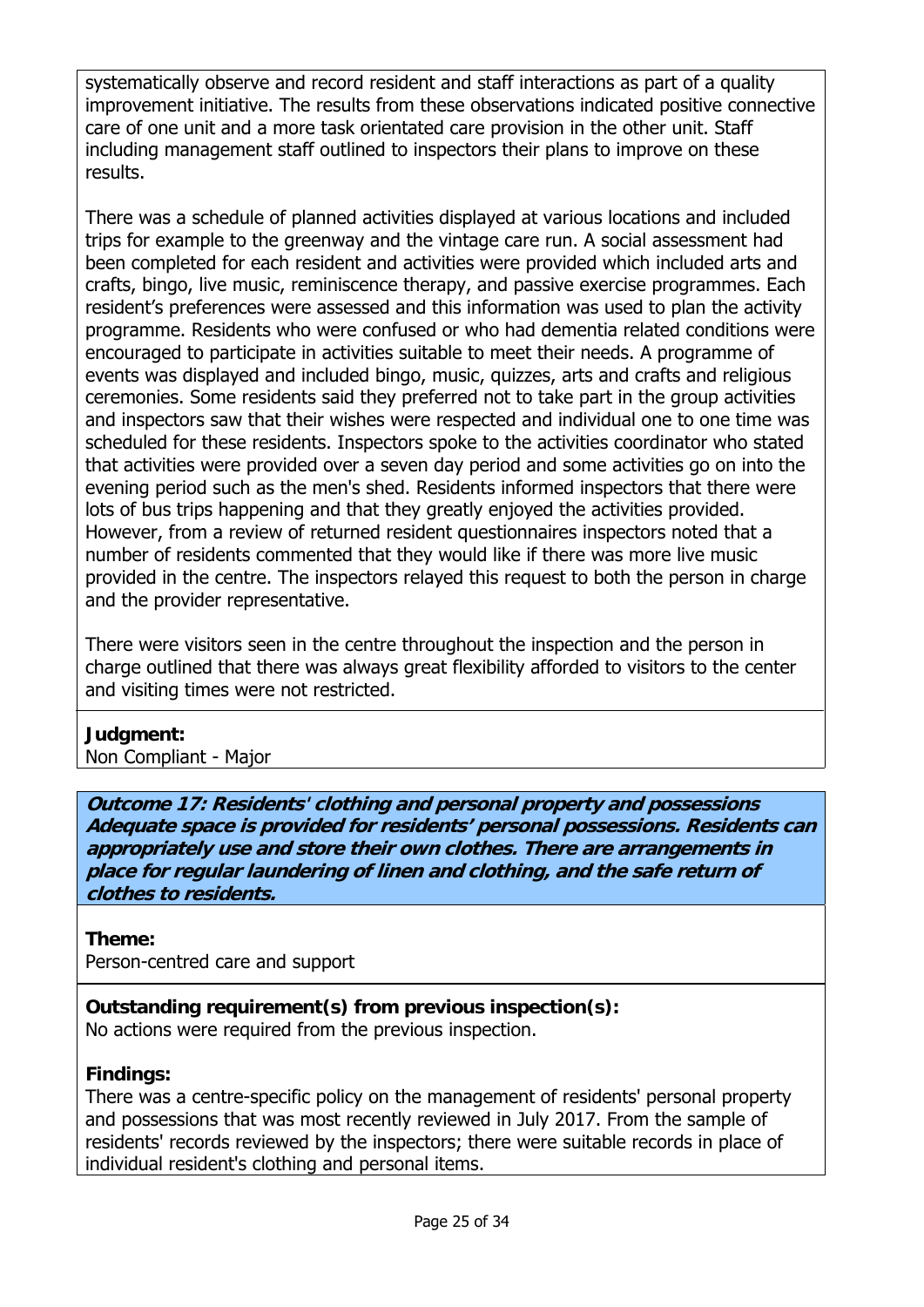Residents' laundry was well maintained and most laundry including bed sheets and towels was laundered by a off-site laundry provider. The inspectors spoke to laundry staff and noted that there were appropriate arrangements in place for the safe return of residents' personal clothing items.

Residents that inspectors spoke with indicated that they were satisfied with the arrangements in place in relation to the management of residents' personal property. Residents had a secure storage facility in their bedroom for the safekeeping of any personal items or small quantities of monies.

Inspectors noted that some bedrooms had been personalized with individual residents' items, photographs and art work. Most but not all residents had suitable furniture in their bedrooms to store clothing and personal items in their own bedside cabinets and wardrobes. However, a number of bedrooms were not suitable in their design and layout particularly the six bedded bedrooms and this issue has been identified and actioned under outcome 12 of this report.

# **Judgment:**

Substantially Compliant

# **Outcome 18: Suitable Staffing**

**There are appropriate staff numbers and skill mix to meet the assessed needs of residents, and to the size and layout of the designated centre. Staff have up-to-date mandatory training and access to education and training to meet the needs of residents. All staff and volunteers are supervised on an appropriate basis, and recruited, selected and vetted in accordance with best recruitment practice. The documents listed in Schedule 2 of the Health Act 2007 (Care and Welfare of Residents in Designated Centres for Older People) Regulations 2013 are held in respect of each staff member.**

**Theme:** 

**Workforce** 

# **Outstanding requirement(s) from previous inspection(s):**

The action(s) required from the previous inspection were satisfactorily implemented.

# **Findings:**

Unsolicited information of concern had been received by HIQA prior to this inspection. These concerns alleged issues in relation to inadequate staffing. However, following this inspection these concerns were not substantiated. The provider representative acknowledged that staffing particularly nursing staff, had been a significant challenge early in this year. For example, there had been difficulties in the recruitment of nursing staff. However, the provider had taken a number of actions including the temporary closing of one unit and the recruitment of additional nursing staff. The person in charge, the ADON's, the CNM's and staff to whom inspectors spoke stated that staffing in the centre was now adequate. Confirmation of adequate staffing was also provided by a review of the centres' records including the returned residents' questionnaires, the complaints records, and minutes of staff meetings and staffing rosters. Many staff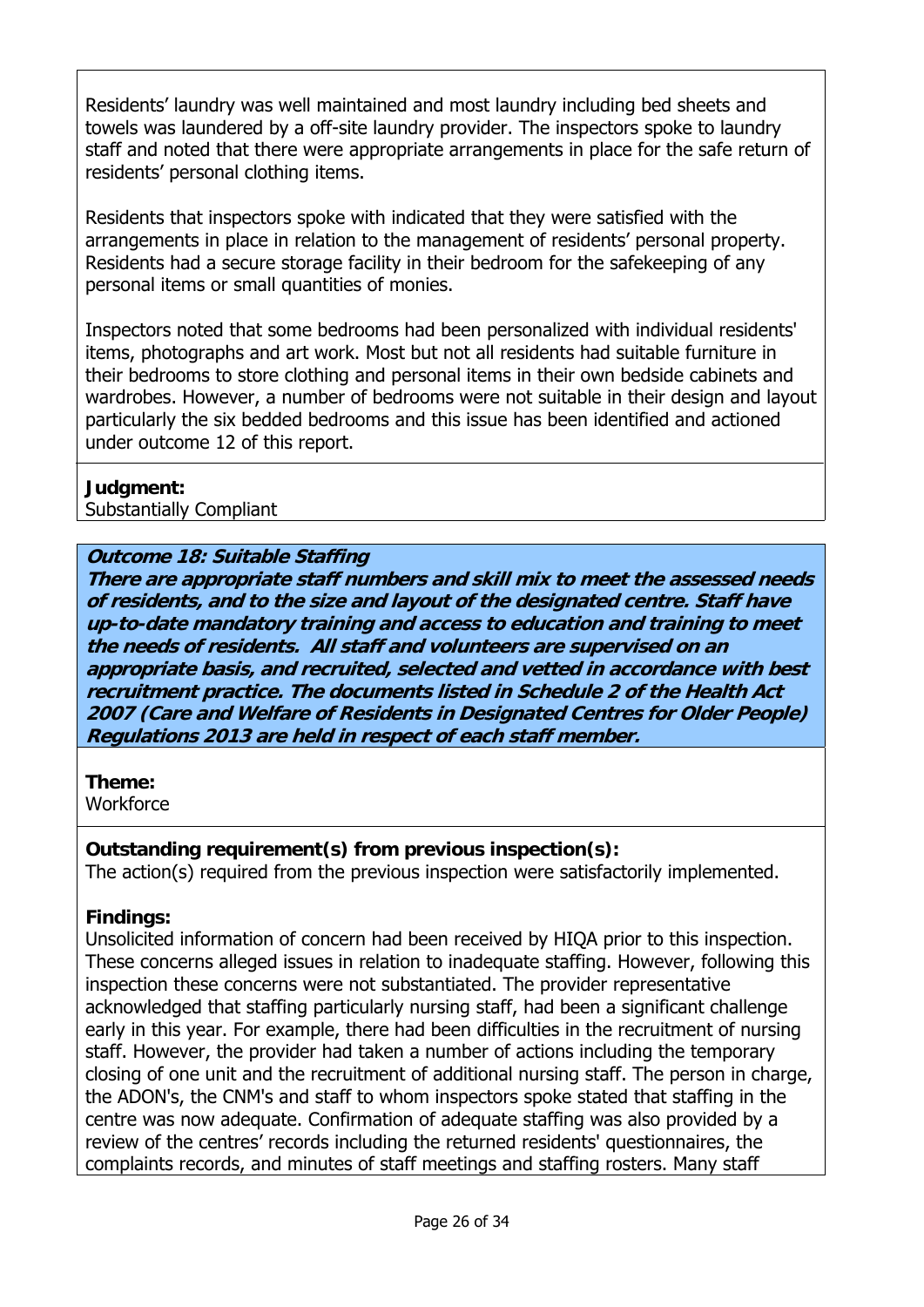acknowledged that the staffing levels were currently good and gave examples of how much time in lieu that had been built up had now been cleared. However, some staff who met with inspectors did express some concern that the planned reopening of the closed unit; may cause staffing to become inadequate again. This concern was relayed to the provider representative who stated that she was confident that with the recruited additional staff she was assured that there would be a sufficient number of staff in the centre.

An actual and planned roster was maintained in the center. Inspectors noted that the person in charge worked full time and was available Monday to Friday. There was also two ADON's available during the week to support the person in charge in her role. In addition, there was a CNM on all units as well as a staff nurse on duty both day and night time. Inspectors spoke to nurses on both day and night duty shifts and attended the handover meeting on the second day of the inspection. Inspectors observed practices and conducted interviews with care staff, the person in charge, both ADON's, the activities coordinator, the chef, staff nurses, CNM's and the provider representative.

Residents spoke very positively about staff and indicated that staff were caring, responsive to their needs and treated them with respect and dignity. Staff demonstrated an understanding of their role and responsibilities to ensure appropriate delegation, competence and supervision in the delivery of person-centred care to residents. Inspectors observed positive interactions between staff and residents over the course of the inspection and found staff to have good knowledge of residents' needs as well as their likes and dislikes.

From speaking to the person in charge, staff, CNM's, ADON's and a review of documentation; staff appeared to be supervised appropriate to their role and responsibilities. Staff appraisals had commenced and were in the process of being rolled out to all staff. Recently recruited staff and a review of a sample of staffing records confirmed that this process was in place. The person in charge discussed staffing issues with inspectors and suitable protocols and records were seen to be in place where any concerns had been identified. There was an education and training programme available to staff. The training matrix indicated that mandatory training was provided and staff had attended training in areas such as manual handling, cardio pulmonary resuscitation (CPR) and elder abuse. In addition, staff had completed mandatory training in responding to and managing behaviours that were challenging or dementia training.

Inspectors reviewed a sample of staff files which included the information required under Schedule 2 of the regulations. Registration details with Bord Altranais agus Cnáimhseachais na hÉireann, or Nursing and Midwifery Board of Ireland for 2017 for nursing staff were seen by the inspector. The provider representative confirmed that all staff and volunteers had been suitably Garda vetted.

# **Judgment:**

**Compliant**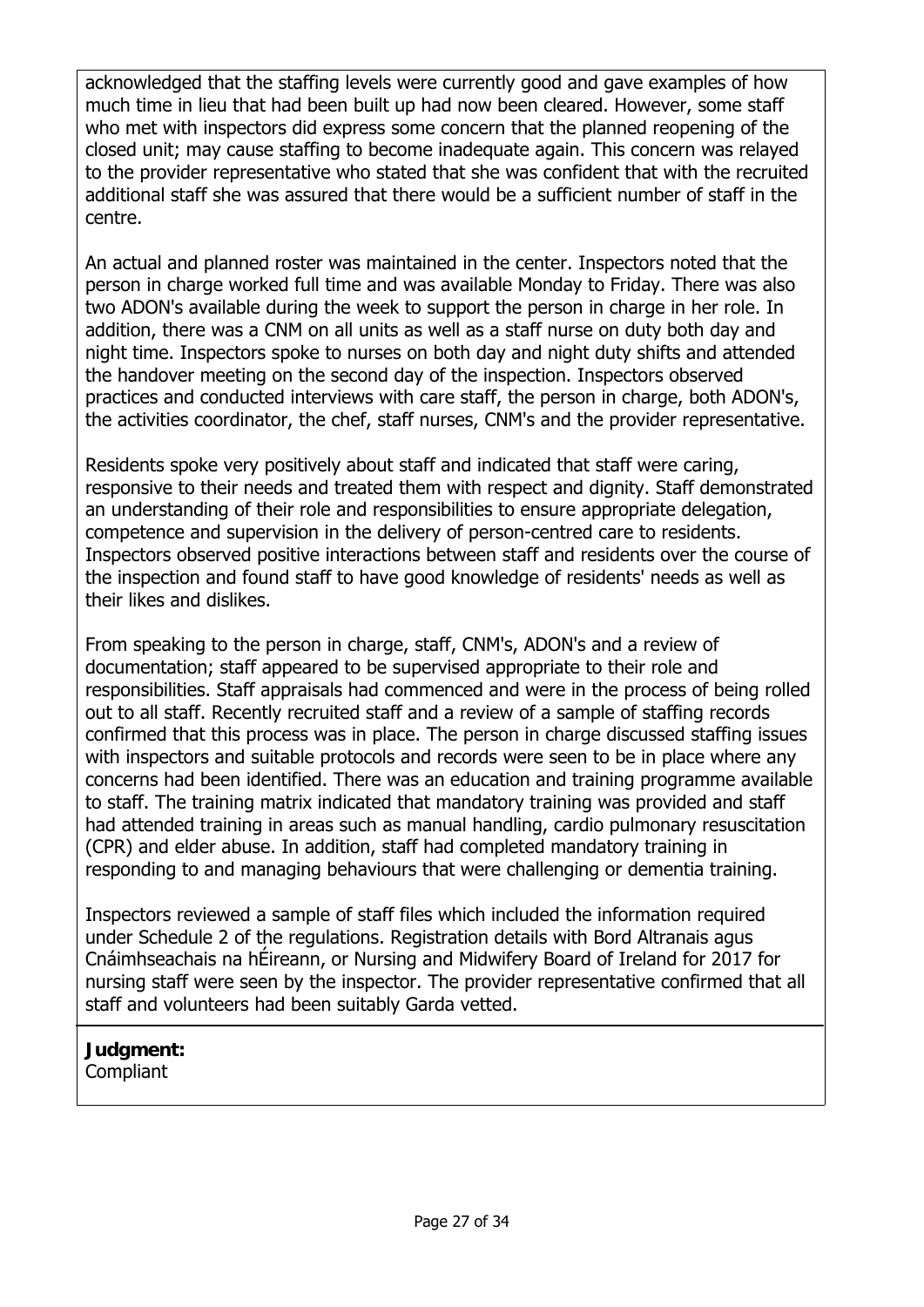#### **Closing the Visit**

At the close of the inspection a feedback meeting was held to report on the inspection findings.

#### **Acknowledgements**

The inspector wishes to acknowledge the cooperation and assistance of all the people who participated in the inspection.

#### **Report Compiled by:**

Vincent Kearns Inspector of Social Services Regulation Directorate Health Information and Quality Authority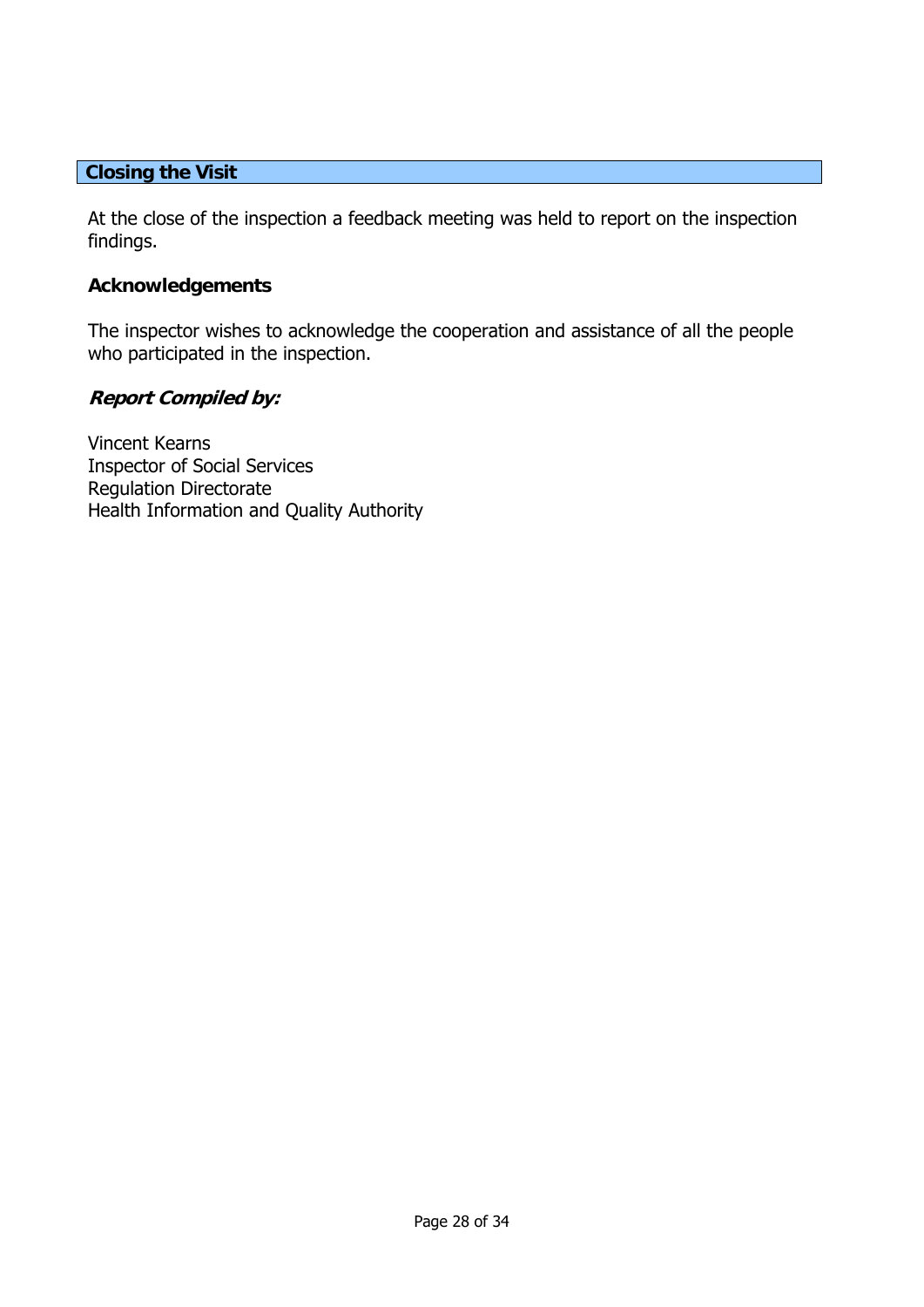# **Health Information and Quality Authority Regulation Directorate**



# **Action Plan**

An tÚdarás Um Fhaisnéis agus Cáilíocht Sláinte

Provider's response to inspection report<sup>1</sup>

| <b>Centre name:</b> | Dungarvan Community Hospital |
|---------------------|------------------------------|
| <b>Centre ID:</b>   | OSV-0000594                  |
| Date of inspection: | 07/09/2017                   |
| Date of response:   | 12/10/2017                   |

#### **Requirements**

This section sets out the actions that must be taken by the provider or person in charge to ensure compliance with the Health Act 2007 (Care and Welfare of Residents in Designated Centres for Older People) Regulations 2013 and the National Quality Standards for Residential Care Settings for Older People in Ireland.

All registered providers should take note that failure to fulfil your legal obligations and/or failure to implement appropriate and timely action to address the non compliances identified in this action plan may result in enforcement action and/or prosecution, pursuant to the Health Act 2007, as amended, and Regulations made thereunder.

# **Outcome 03: Information for residents**

#### **Theme:**

1

Governance, Leadership and Management

# **The Registered Provider is failing to comply with a regulatory requirement in the following respect:**

To ensure the agreement referred to in regulation 24 (1) relates to the care and welfare of the resident in the designated centre and includes details of the fees, if any, to be charged for such services including any additional charges to the resident.

# **1. Action Required:**

Under Regulation 24(2)(b) you are required to: Ensure the agreement referred to in

 $<sup>1</sup>$  The Authority reserves the right to edit responses received for reasons including: clarity; completeness; and,</sup> compliance with legal norms.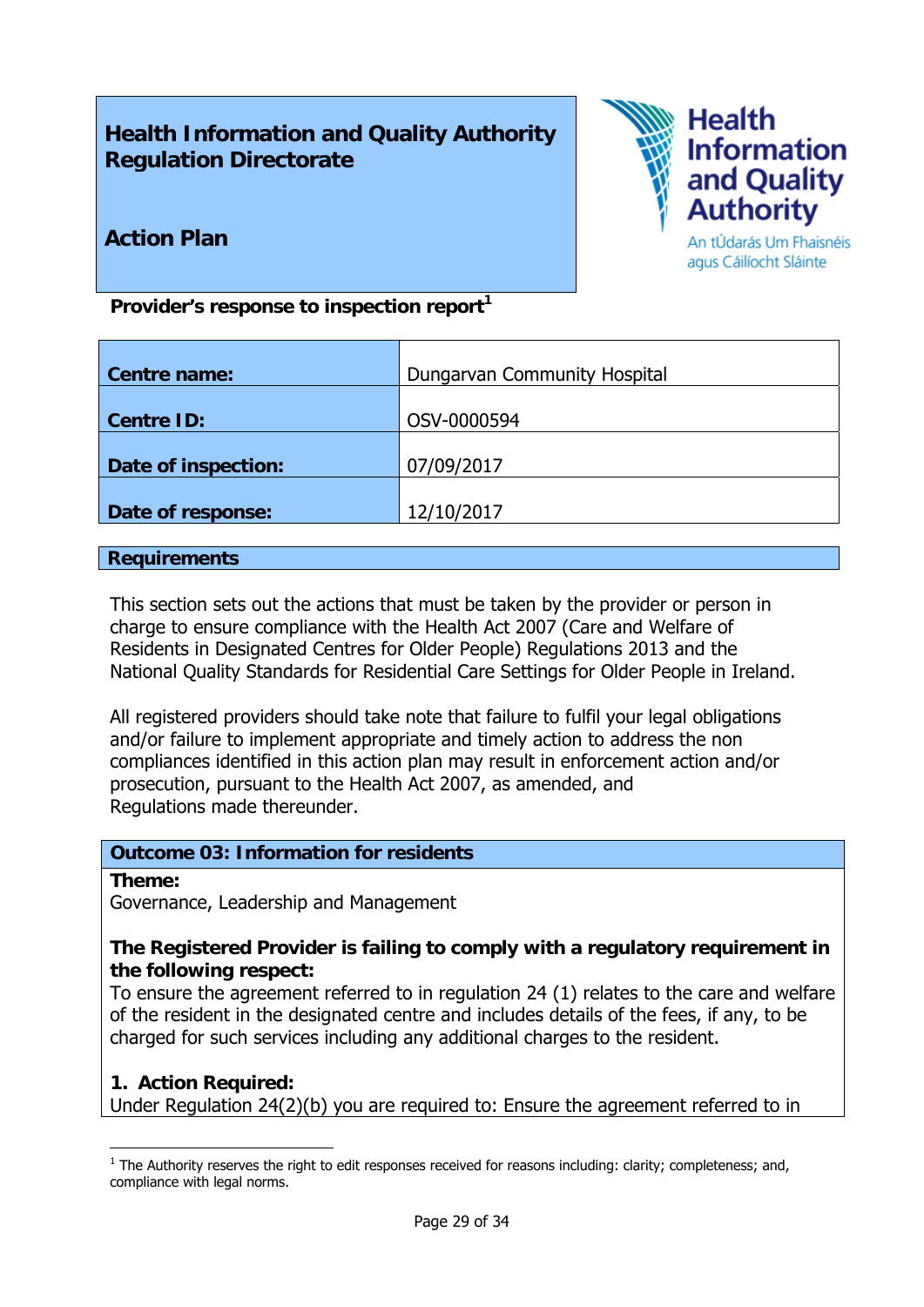regulation 24 (1) relates to the care and welfare of the resident in the designated centre and includes details of the fees, if any, to be charged for such services.

# **Please state the actions you have taken or are planning to take:**

All contracts have been reviewed and appropriate charges have been applied in consultation with residents and/or relatives.

# **Proposed Timescale:** 15/09/2017

#### **Theme:**

Governance, Leadership and Management

# **The Registered Provider is failing to comply with a regulatory requirement in the following respect:**

To agree in writing with each resident, on the admission of that resident to the designated center, the terms on which that resident shall reside in the center including details of the terms relating to the bedroom to be provided to the resident and the number of other occupants (if any) of that bedroom, ''after'' the terms, as required by regulation.

# **2. Action Required:**

Under Regulation 24(1) you are required to: Agree in writing with each resident, on the admission of that resident to the designated centre, the terms on which that resident shall reside in the centre.

# **Please state the actions you have taken or are planning to take:**

All contracts have been reviewed & amended in consultation with residents and /or families where appropriate.

# **Proposed Timescale:** 15/09/2017

# **Outcome 08: Health and Safety and Risk Management**

**Theme:**  Safe care and support

# **The Registered Provider is failing to comply with a regulatory requirement in the following respect:**

To ensure that the risk management policy set out in Schedule 5 includes hazard identification and assessment of risks throughout the designated centre including suitable smoking risk assessments.

# **3. Action Required:**

Under Regulation 26(1)(a) you are required to: Ensure that the risk management policy set out in Schedule 5 includes hazard identification and assessment of risks throughout the designated centre.

# **Please state the actions you have taken or are planning to take:**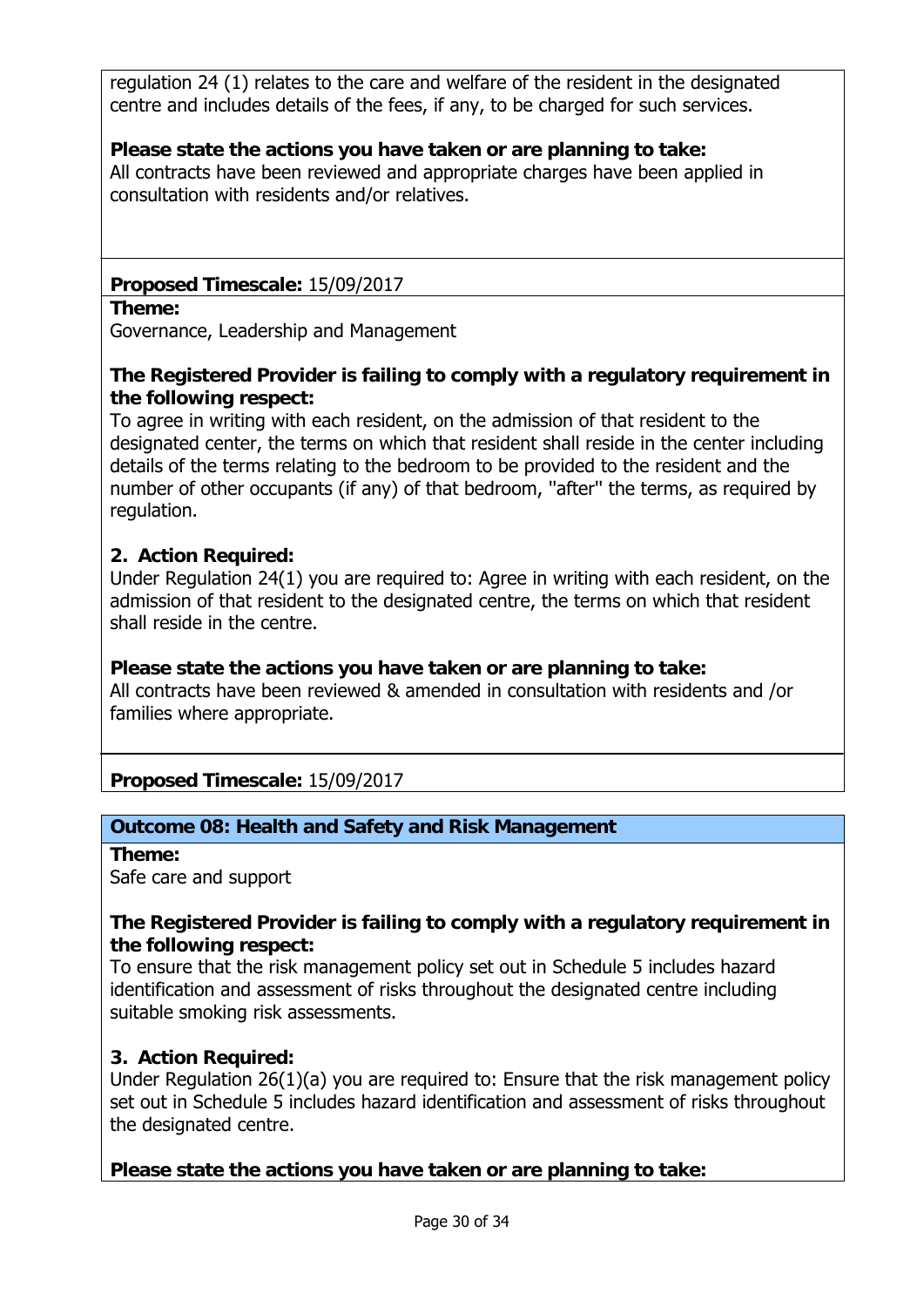Risk assessments for residents who smoke have been reviewed to ensure all safety measures have been put in place and same has been included in risk management policy.

# **Proposed Timescale:** 21/09/2017

#### **Theme:**

Safe care and support

# **The Registered Provider is failing to comply with a regulatory requirement in the following respect:**

To make adequate arrangements for evacuating, where necessary in the event of fire, all persons in the designated centre and safe placement of residents including providing details in residents PEEP's regarding the residents' level of supervision when brought to a place of safety following evacuation.

# **4. Action Required:**

Under Regulation 28(2)(iv) you are required to: Make adequate arrangements for evacuating, where necessary in the event of fire, all persons in the designated centre and safe placement of residents.

# **Please state the actions you have taken or are planning to take:**

All residents PEEP'S have been reviewed & amended to ensure that it details the level of supervision required in the event of fire, where there is a requirement to evacuate the building.

# **Proposed Timescale:** 04/10/2017

**Theme:** 

Safe care and support

# **The Registered Provider is failing to comply with a regulatory requirement in the following respect:**

Make adequate arrangements for detecting, containing and extinguishing fires including ensuring that all smoking areas are suitably equipped with accessible fire extinguishers, call bell facility and fire blankets within reasonable proximity to such areas.

# **5. Action Required:**

Under Regulation 28(2)(i) you are required to: Make adequate arrangements for detecting, containing and extinguishing fires.

# **Please state the actions you have taken or are planning to take:**

All areas have been evaluated / risk assessed & extra fire extinguishers have been installed in areas identified.

**Proposed Timescale:** 04/10/2017

**Outcome 09: Medication Management**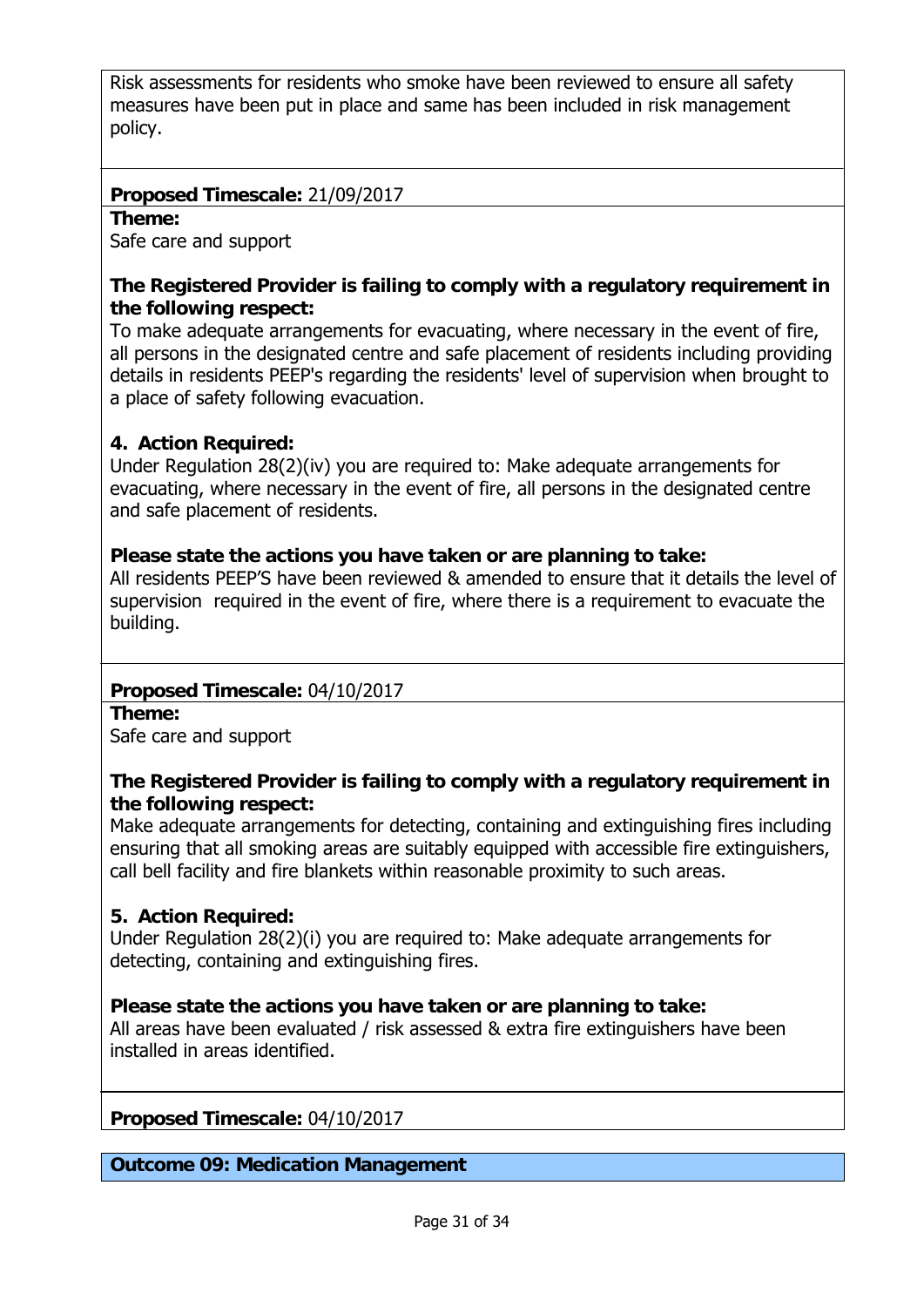# **Theme:**

Safe care and support

# **The Person in Charge (PIC) is failing to comply with a regulatory requirement in the following respect:**

To ensure that all medicinal products are administered in accordance with the directions of the prescriber of the resident concerned and in accordance with any advice provided by that resident's pharmacist regarding the appropriate use of the product including ensuring complete medication administration records and any medications to be crushed are individually prescribed by the GP.

# **6. Action Required:**

Under Regulation 29(5) you are required to: Ensure that all medicinal products are administered in accordance with the directions of the prescriber of the resident concerned and in accordance with any advice provided by that resident's pharmacist regarding the appropriate use of the product.

# **Please state the actions you have taken or are planning to take:**

All medication kardex's have been reviewed to ensure compliance with both the standards & medication management policy. A meeting was held with the GP to reiterate the requirement of adherence to policy in regards to the prescribing of crushed medications.

# **Proposed Timescale:** 28/09/2017

# **Outcome 11: Health and Social Care Needs**

**Theme:** 

Effective care and support

# **The Registered Provider is failing to comply with a regulatory requirement in the following respect:**

To arrange to meet the needs of each resident when these have been assessed in accordance with Regulation 5(2) including the identification of spiritual and psychological needs and provision of comprehensive end of life care plans.

# **7. Action Required:**

Under Regulation 05(1) you are required to: Arrange to meet the needs of each resident when these have been assessed in accordance with Regulation 5(2).

# **Please state the actions you have taken or are planning to take:**

Care plans have been reviewed to ensure that all residents have been assessed to ensure that all spiritual and psychological needs are met. Further end of life care/care planning training is scheduled for staff during October& November 2017.

**Proposed Timescale:** 30/11/2017

# **Outcome 12: Safe and Suitable Premises**

# **Theme:**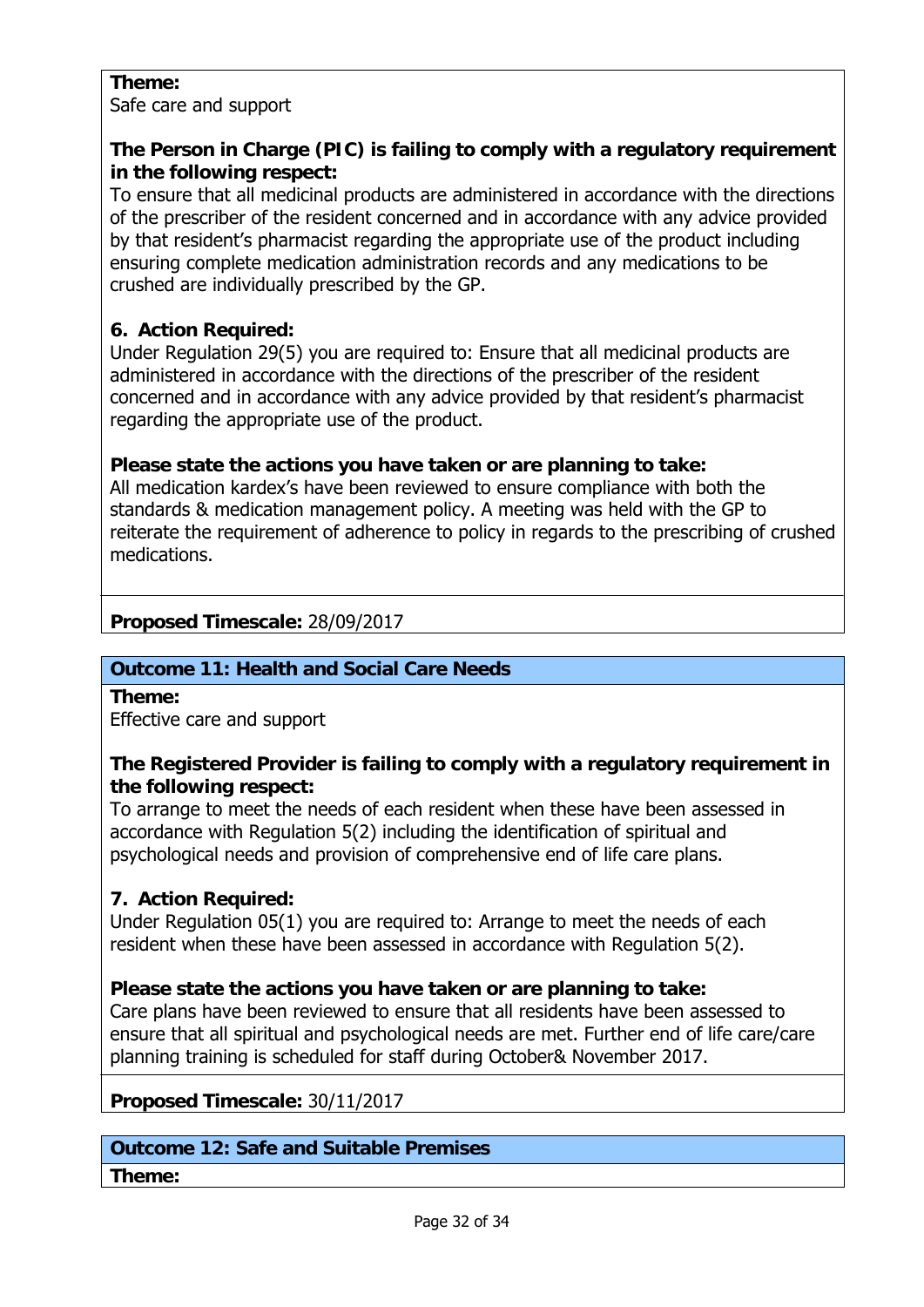Effective care and support

# **The Registered Provider is failing to comply with a regulatory requirement in the following respect:**

To provide premises which conform to the matters set out in Schedule 6, having regard to the needs of the residents of the designated center including the following:

• some areas of St Vincent's unit required repainting

• the six-bedded bedrooms in St. Francis Unit and Sacred Heart units were not suitable in design and layout to meet residents' needs

• there was inadequate provision of showers in Sacred Heart unit

• the sitting room in St. Francis Unit was inadequate in size for the number of residents in the unit.

# **8. Action Required:**

Under Regulation 17(2) you are required to: Provide premises which conform to the matters set out in Schedule 6, having regard to the needs of the residents of the designated centre.

# **Please state the actions you have taken or are planning to take:**

There is plan to commence painting of Vincent's unit over a number of months on a phased basis as the areas become available. Since the inspection, the Sacred Heart unit has opened 12 beds and will increase to a maximum capacity of 19 beds in late November 2017. All multi occupancy bedroom accommodation has been reduced to accommodate 4 beds plus the 3 single rooms are also available. There is plan to provide en-suite showers to all 4 bedded areas and work is scheduled to commence mid-October with a completion date of early December 2017. Since the inspection Francis unit has also decreased bed numbers to 19 beds having reduced all multi occupancy bedrooms to 4 beds. A secure safe garden for residents has been developed. The sitting room area has been rearranged to give more space for residents to engage in their activities.

**Proposed Timescale:** 08/12/2017

# **Outcome 16: Residents' Rights, Dignity and Consultation**

**Theme:** 

Person-centred care and support

# **The Registered Provider is failing to comply with a regulatory requirement in the following respect:**

Ensure that each resident may undertake personal activities in private including in any of the six bedded bedrooms in the centre.

# **9. Action Required:**

Under Regulation 09(3)(b) you are required to: Ensure that each resident may undertake personal activities in private.

# **Please state the actions you have taken or are planning to take:**